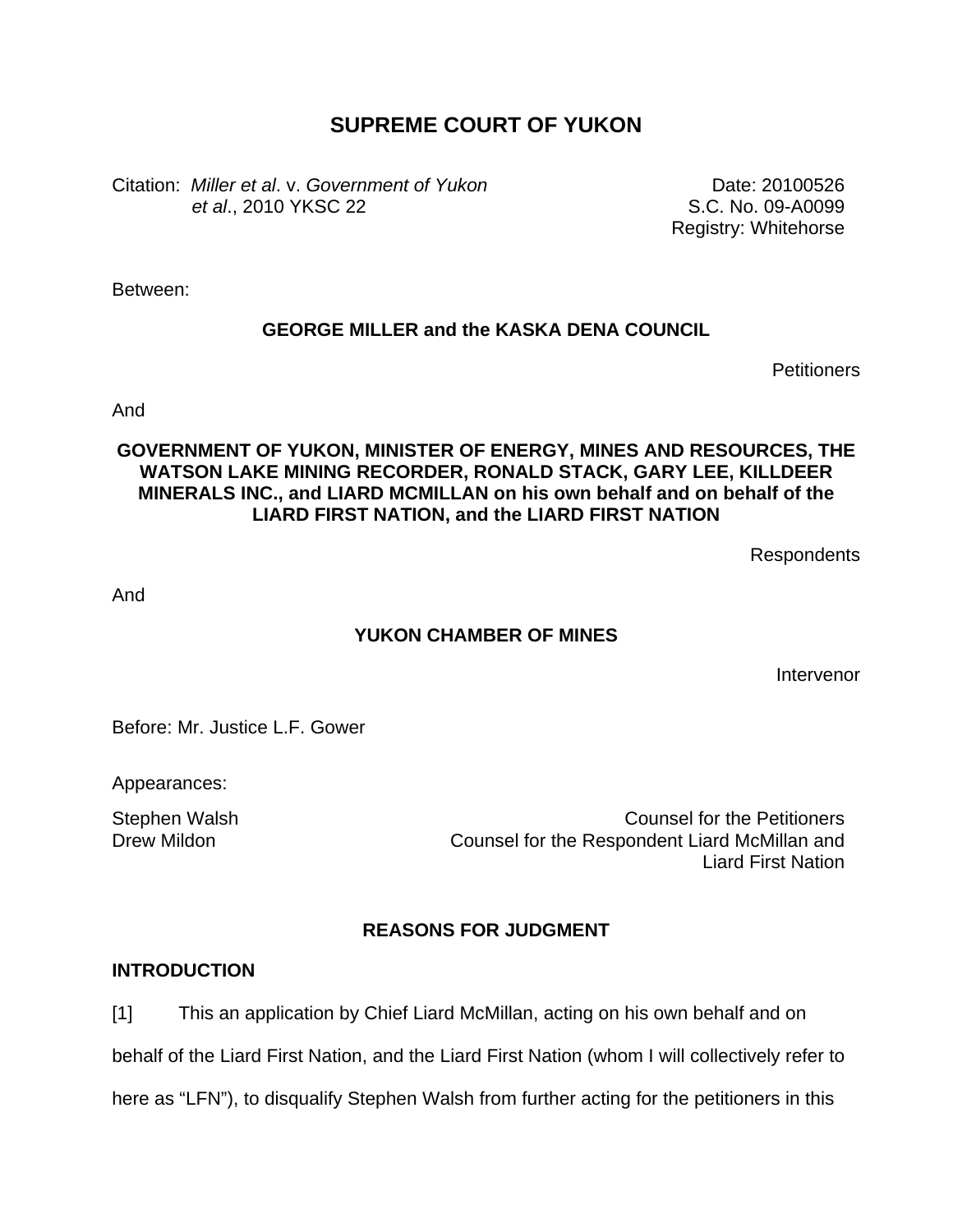matter, George Miller and the Kaska Dena Council (whom I will collectively refer to here as "KDC"). LFN alleges that Mr. Walsh was previously retained on a number of matters by LFN that are related to the issues arising in the petition and is therefore in a conflict of interest.

[2] In general terms, the petition raises the question of whether the Government of Yukon has a duty to consult and accommodate KDC prior to the recording and granting of staked mineral claims within the lands that the Kaska claim as their traditional territory in the Yukon. LFN successfully applied to be joined as a respondent in this proceeding. It will argue at the hearing of the petition that the duty to consult and accommodate is owed either to it, or to the most affected Kaska First Nation, but not to KDC.

[3] For the reasons which follow, I conclude that Mr. Walsh should be disqualified because of a perceived conflict of interest with LFN.

### **ISSUES**

[4] The issues on this application are as follows:

- 1. Has LFN established that it was Mr. Walsh's client on each of the occasions when it says he performed legal work for LFN?
- 2. a) Assuming LFN establishes that it was Mr. Walsh's client on at least one occasion in the past, has it also established that the previous retainer is sufficiently related to KDC's current retainer to give rise to the inference that Mr. Walsh received confidential information from LFN on that occasion which is relevant to the current retainer?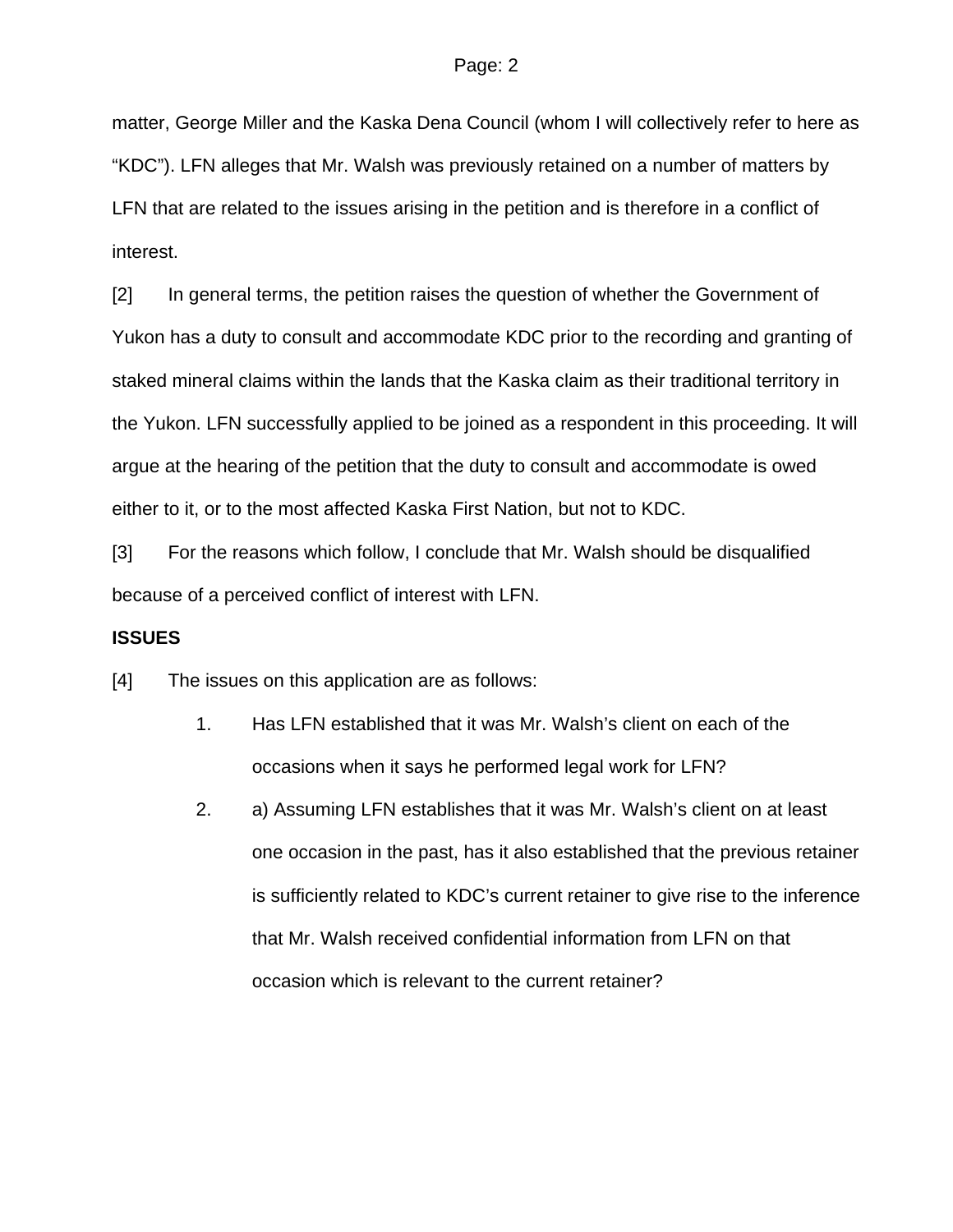b) If I am able to make such an inference, has Mr. Walsh rebutted that inference by satisfying me that no relevant confidential information was provided to him by LFN?

3. Assuming a reasonably informed member of the public would be satisfied that no misuse of relevant confidential information provided by LFN to Mr. Walsh would occur, is there nevertheless a disqualifying conflict of interest arising from the duty of loyalty and the fiduciary duty owed by a lawyer to a former client? In other words, even if there is no risk of the misuse of confidential information, do these duties prevent Mr. Walsh from attacking or undermining the legal work performed for LFN while acting for KDC?

### **LAW**

[5] The leading case in determining whether there is a disqualifying conflict of interest is *MacDonald Estate* v. *Martin*, [1990] 3 S.C.R. 1235. It sets out the following principles:

1. There are two questions to be answered:

- a) Did the lawyer receive confidential information from the former client relevant to the matter at hand?
- b) Is there a risk that it will be used to the prejudice of the former client? (para. 45)
- 2. In answering the first question, once it is shown by the former client that there existed a previous solicitor-client relationship which is "sufficiently related" to the retainer from which it is seeks to remove the lawyer, "the court should infer" that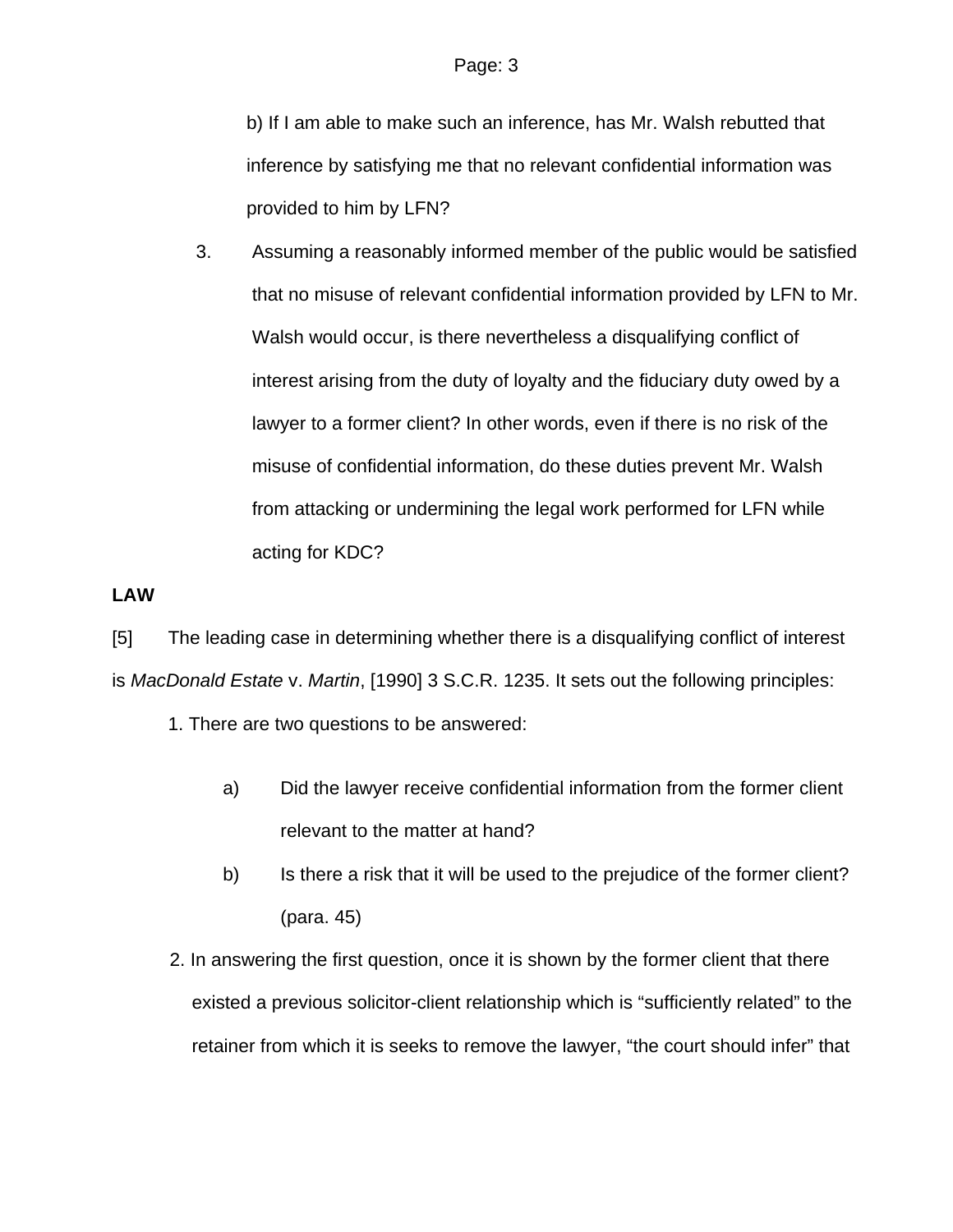confidential information *was* imparted, *unless* the lawyer satisfies the court that no information was imparted which could be "relevant" (para. 46).

- 3. In answering the second question, when a lawyer has relevant confidential information from the former client, the lawyer cannot act against that client and disqualification is automatic (para. 47).
- 4. There are two interests at stake, in the circumstances of this case, which must be balanced:
	- a) The public's confidence in the integrity of the profession and in the administration of justice; and
	- b) The interest of a member of the public in retaining counsel of their choice (para. 51).

These interests are sufficiently flexible to permit a lawyer to act against a former client, provided that a reasonable member of the public, who is informed of all the facts, would conclude that no unauthorized disclosure of confidential information has occurred or would occur (para. 51).

[6] The question of the public interest in this area of the law was addressed in *Chiefs of Ontario* v. *Ontario*, [2003] O.J. No. 580. There, A. Campbell J., of the Ontario Superior Court of Justice, was considering a motion to disqualify a law firm from acting on the basis of conflict of interest. He acknowledged that disqualification has serious consequences that should not lightly be undertaken and that the court must balance various competing factors, which in the context of the case at bar include:

1. the *MacDonald Estate* factors, mentioned above;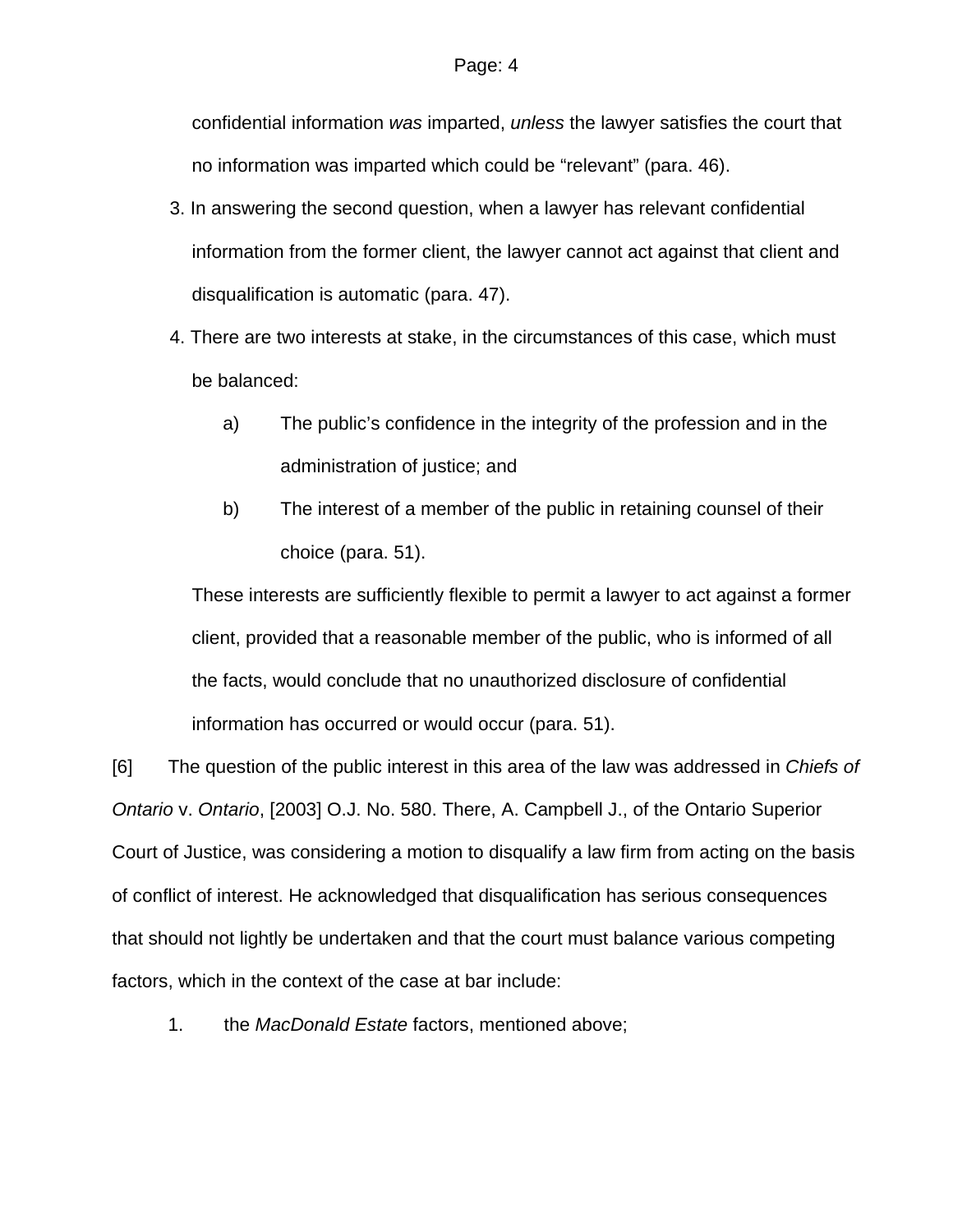- 2. the public interest that litigants should have confidence that their confidential legal advisors will not later attack them in related matters;
- 3. the public interest that First Nations litigation should be untainted by serious

conflict of interest; and

4. the interest of all parties that the litigation not be delayed through the

removal of counsel (at para. 111).

[7] With respect to the public interest, Campbell J. (at para. 115) quoted from Mr.

Justice Callahan in a family law case as follows:

"…Of more importance, however, is the fact that the principles involved herein are designed not only to protect the interests of the individual clients but they also protect the public confidence in the administration of justice. This is particularly so when the litigation involves a family dispute…[*Goldberg* v *Goldberg*, (1982), 141 D.L.R. 3d 133]

Campbell J. continued (at paras. 116 and 117) to state:

For "family dispute" in that case, substitute "First Nations litigation" in this case."

"This First Nations litigation involves the honour of the Crown. It engages the public interest in ensuring full access by First Nations litigants to independent legal advice free from conflict and free from attacks by former confidential legal advisers who enjoyed access to confidential information of their former clients on matters connected with the subject matter proceedings [as written]."

[8] In *R.* v. *Neil*, 2002 SCC 70, Binnie J. observed that, on motions to disqualify a

lawyer from acting, while courts are most often preoccupied with the use and abuse of

confidential information, the duty of loyalty to a current client includes the much broader

principle of avoidance of conflicts of interest, in which confidential information may or may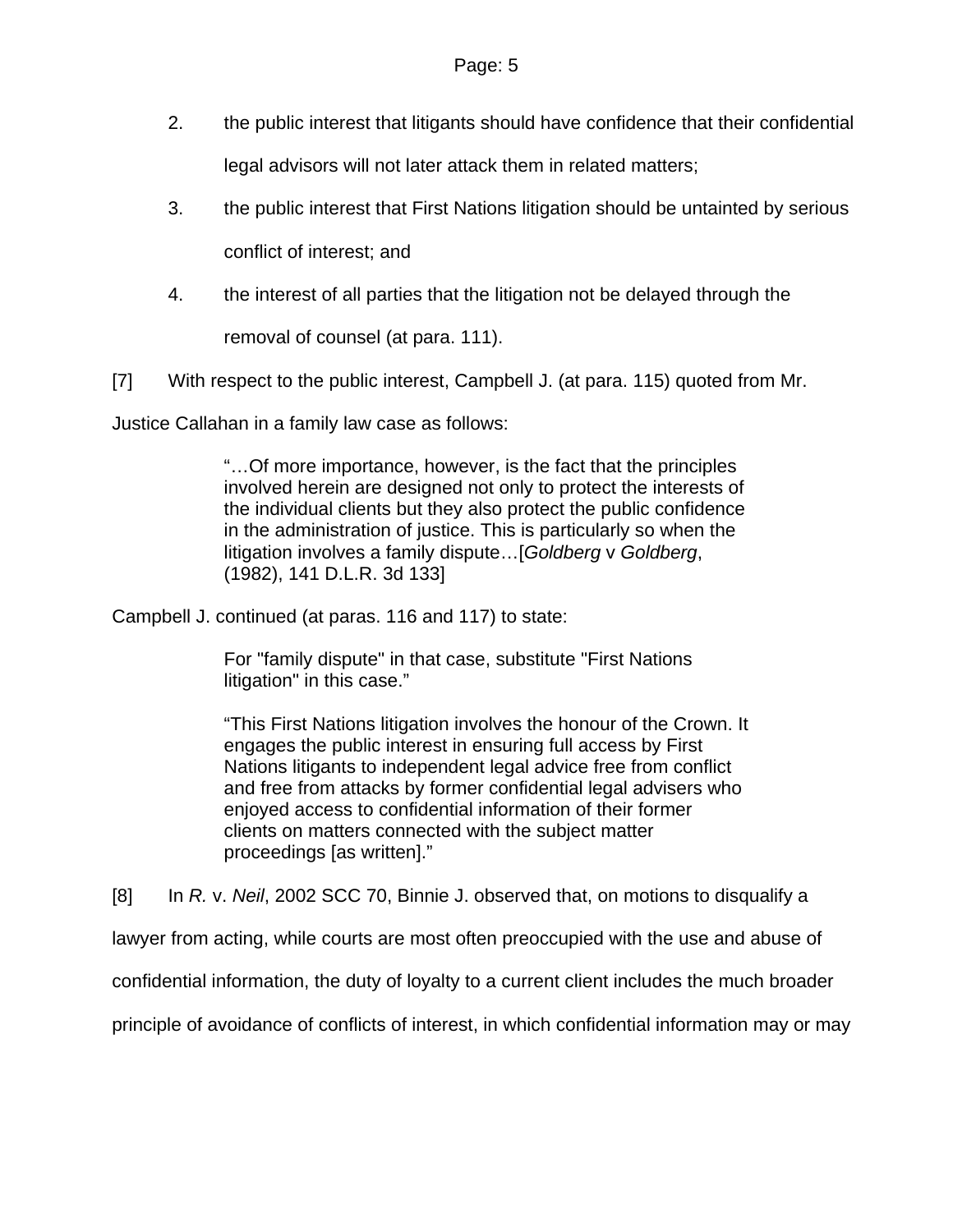not play a role (para. 17). He then quoted from Ground J. in *Drabinsky v. KPMG* (1998),

41 O.R. 3<sup>rd</sup> 565 (Gen. Div.):

"I am of the view that the fiduciary relationship between the client and the professional advisor, either a lawyer or an accountant, imposes duties on the fiduciary beyond the duty not to disclose confidential information. It includes a duty of loyalty and good faith and a duty not to act against the interests of the client." (para. 18)(emphasis already added)

Later, Binnie J. referred to the general rule that a lawyer:

"… may not represent one client whose interests are directly adverse to the immediate interests of another current client *even if the two mandates are unrelated* – unless both clients consent after receiving full disclosure (and preferably independent legal advice), and the lawyer reasonably believes that he or she is able to represent each client without adversely affecting the other." (para. 29) (emphasis already added)

[9] In *Brookville Carriers Flatbed GP Inc.* v. *Blackjack Transport Ltd.*, 2008 NSCA 22,

Cromwell J. picked up on this notion of the duty of loyalty to a former client, even where

the misuse of confidential information is not at risk. At para. 51, he stated:

"… [The] broader continuing duty of loyalty to former clients is based on the need to protect and to promote public confidence in the legal profession and the administration of justice. What is of concern is the spectre of a lawyer attacking or undermining in a subsequent retainer the legal work which the lawyer did for the former client or of a lawyer effectively changing sides by taking an adversarial position against a former client with respect to a matter that was central to the previous retainer. *Basinview* is an example of the former: the new retainer involved the lawyer attacking or attempting to undermine the very legal services provided to the former client. *…*."

Cromwell J. then went on to note that one must not lose sight of the important right of

parties to retain and instruct counsel of their choice, nor should courts ignore the possible

strategic use of applications to disqualify counsel (para. 52). However, he returned to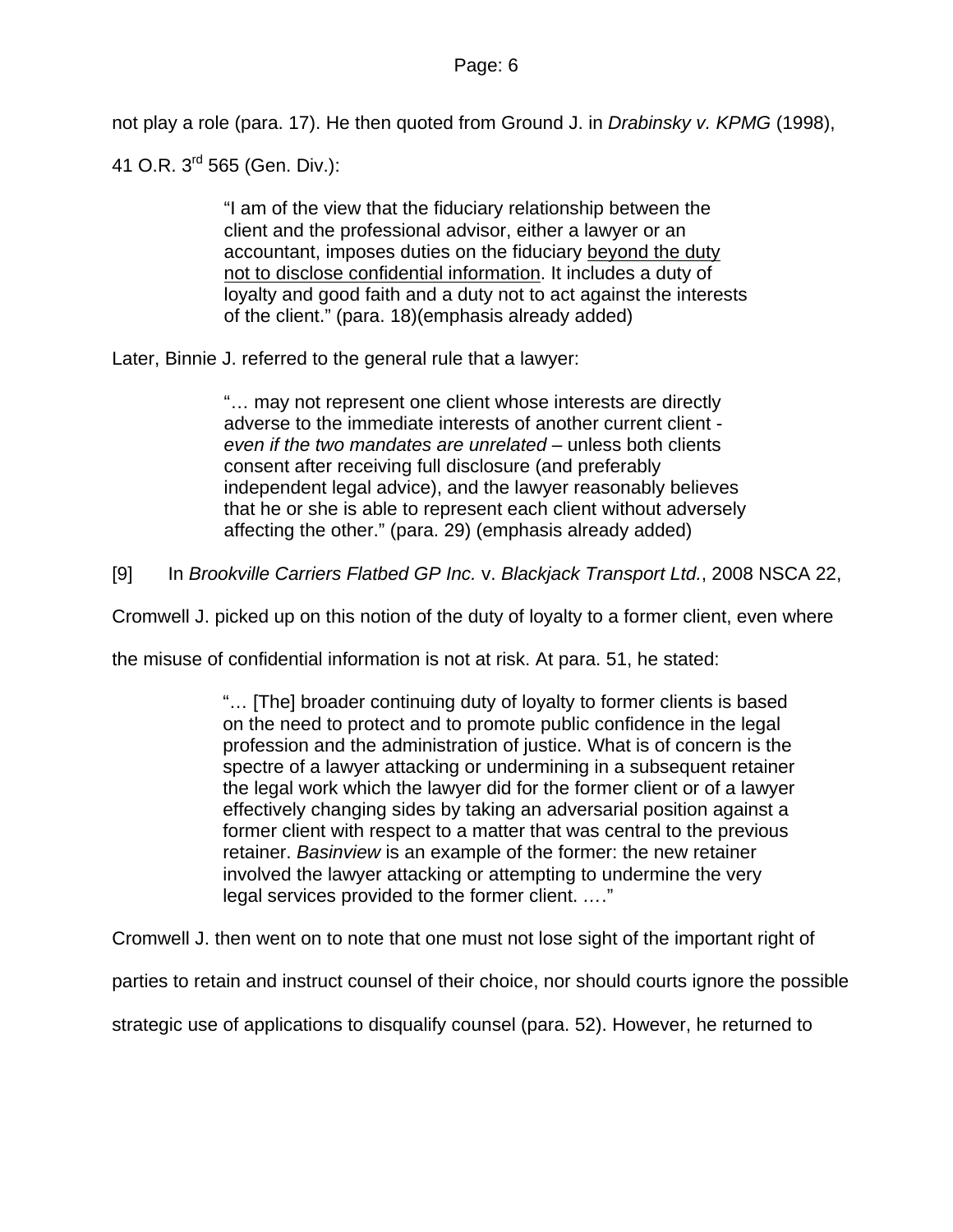### Page: 7

address the case of an alleged disqualifying conflict of interest where confidential information is *not* at risk:

> "… the relationship between the two retainers is considered in order to identify whether the second retainer involves the lawyer attacking the legal work done during the first retainer or amounts, in effect, to the lawyer changing sides on a matter central to the earlier retainer. The concept of relatedness for this purpose is much narrower and has an entirely different focus than the concept as applied in the *MacDonald Estate* analysis." (para. 55)

## **ANALYSIS**

[10] To summarize, LFN has the onus of establishing that it previously retained Mr. Walsh in a matter that was sufficiently related to the matter raised in the petition. If that onus is met, then I am required to draw an inference that confidential information was imparted to Mr. Walsh during that previous retainer, unless he satisfies me that this is not the case, or that the information imparted was not relevant. Further, if I conclude that Mr. Walsh formerly acted for LFN, I must also determine whether his fiduciary duty and his duty of loyalty to LFN prevent him from acting against it in this instance.

[11] LFN alleges that Mr. Walsh previously acted for it directly, or in matters affecting LFN's interests, in the following specific matters:

- 1. The "Simpson Lake Accord", in 1992;
- 2. A tax case in the Federal Court, originally filed September 29, 1999;
- 3. The "Kaska-Yukon Forestry Agreement in Principle", in 2003;
- 4. The Regulations for the Conduct of Elections for the Chief and Council of LFN, in 2004 (the "2004 Election Regulations");
- 5. An action in this Court in 2005, with the Ross River Dena Council as Plaintiff (#05-A0043);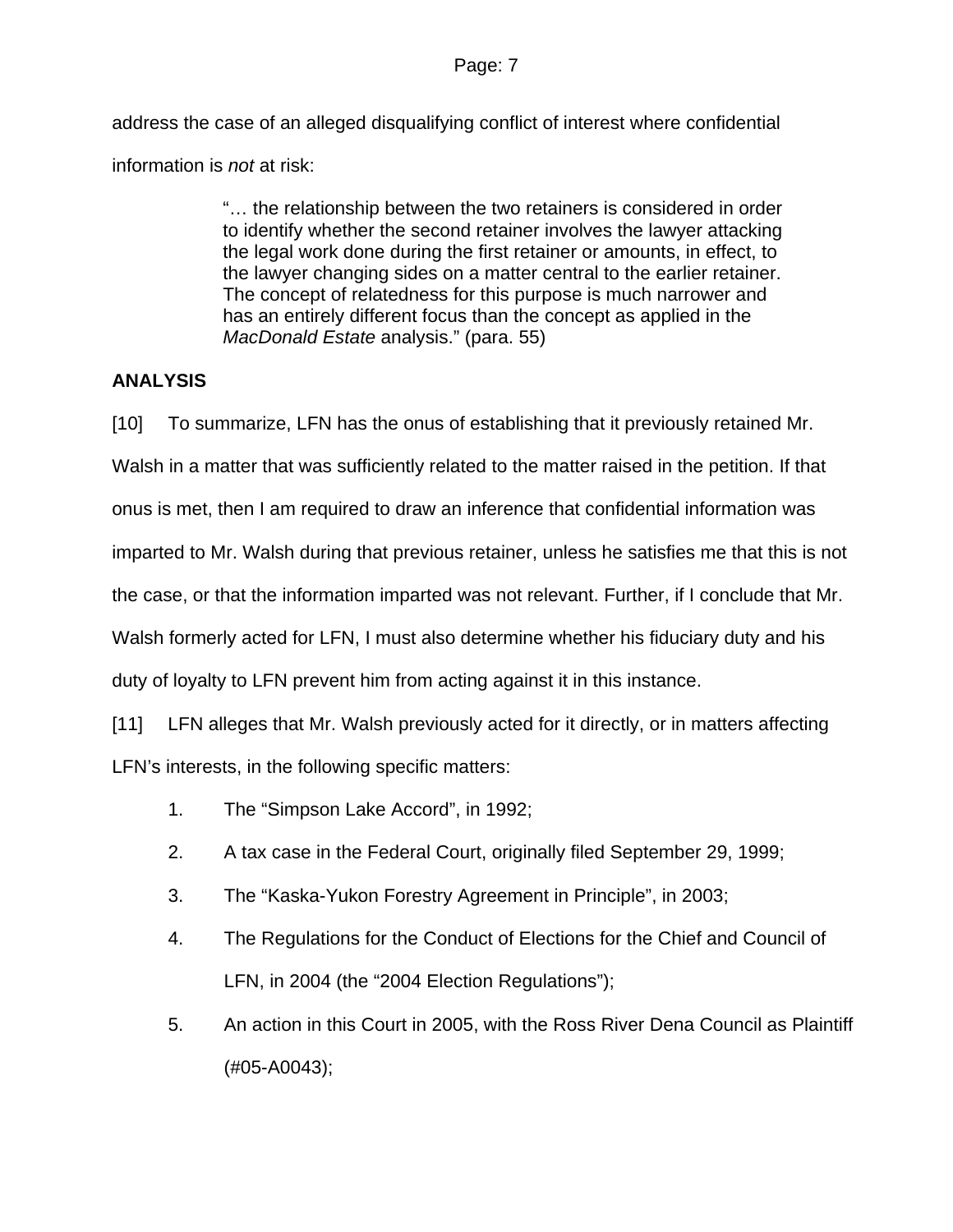- 6. Providing legal updates at the quarterly meetings of the Kaska Tribal Council ("KTC") on litigation between Kaska First Nations and third parties;
- 7. An action in the Supreme Court of British Columbia to compel Canada to add lands to LFN's reserve at Lower Post, British Columbia, pursuant to a previous agreement with Canada (#S-061239);
- 8. Correspondence related to oil and gas developments in Kaska traditional territory for the KTC, in late 2005;
- 9. Providing advice to LFN on March 31, 2006 on various Kaska agreements with other governments, the treaty and land claims negotiations processes and the overall Kaska legal context.
- 10. Providing the Kaska leadership with alternative versions of a law suit related to funds held in trust for the Kaska, in June 2007; and
- 11. Providing a work plan for Kaska meetings with Canada's representative, Gavin Fitch, in 2007.

[12] I will start by dealing with the alleged previous retainers relating to the 1992 Simpson Lake Accord and the 2004 Election Regulations, as I find they are dispositive of LFN's application to disqualify. However, in the event I am incorrect in that regard, I will also address each of the other alleged retainers.

### *A. Simpson Lake Accord* **and** *2004 Election Regulations.*

[13] It is not disputed that Mr. Walsh was retained by LFN in the summer of 1992 (then the "Liard River Indian Band" and elsewhere "the Band"), primarily to assist in the drafting of various documents and agreements that were developed by LFN and the Kaska Unity Society with a view to instituting an elected form of government for LFN. At that time, Mr.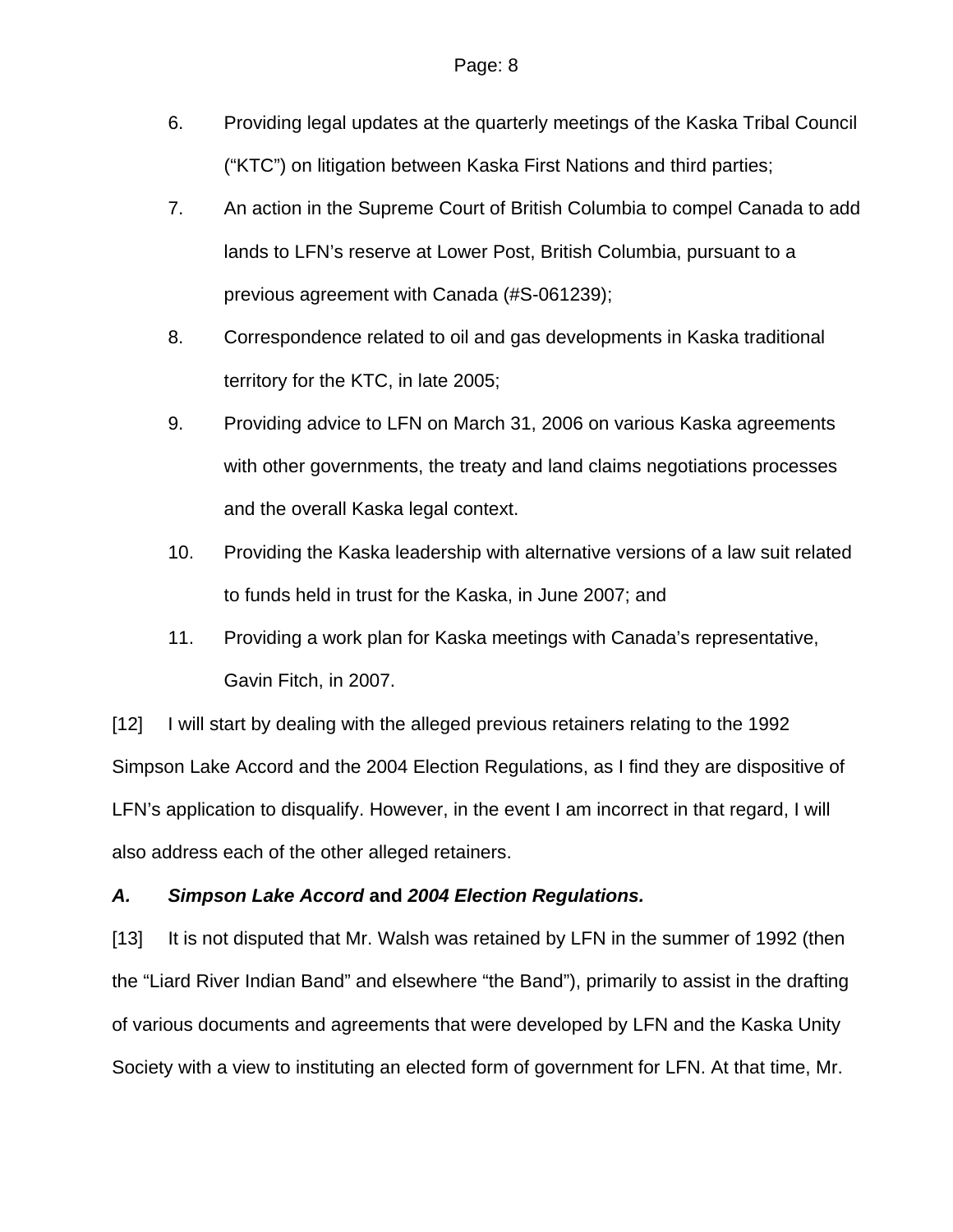Walsh was also retained by KDC and had been since September 1987. One of the petitioners, George Miller, is a founding member of KDC and is its current chair. In 1986 Mr. Miller became the first Deputy Chief of the Liard Indian Reserve #3 (now known as the Daylu Dena Council) and held that position until early 2002. In that capacity, I presume he also would have been a member of the Board of Directors of KDC, as the Board included a position for the Deputy Chief of the Daylu Dena Council. <sup>[1](#page-8-0)</sup> Mr. Miller was also a member of LFN's bargaining team throughout the negotiations leading up to Simpson Lake Accord, and in that capacity acted on behalf of LFN.  $^2$  $^2$ 

[14] Mr. Miller was instrumental in the decision of the LFN to retain Mr. Walsh to assist it in the Simpson Lake Accord negotiations. Specifically, he recommended Mr. Walsh to the Band on the grounds that he had worked with KDC in a variety of capacities since 1987 and "had, during that period, acquired considerable knowledge about the history, structure, membership and internal workings of the Band." <sup>[3](#page-8-2)</sup> Mr. Miller deposed that the executive members of KDC to whom Mr. Walsh reported, "were all, without exception, members of the [Liard River Indian] Band". <sup>[4](#page-8-3)</sup> Mr. Miller further deposed in his affidavit #4, at paras. 33 through 36 that:

> "To the best of my knowledge Steve did not acquire any confidential information regarding the Band during the time he was retained to assist in the discussions and negotiations leading to the Simpson Lake Accord. As I alluded to above, he came to that file already possessed of quite extensive and detailed information regarding the history, structure, membership and internal workings of the Band, information which he obtained during many years of working with the KDC prior to being retained to assist in the discussions and

 $\overline{a}$ 

<span id="page-8-0"></span><sup>1</sup> Dave Porter's affidavit #1, para. 14.

<span id="page-8-1"></span> $2$  George Miller's affidavit #4, paras. 1 and 18.

<span id="page-8-2"></span><sup>3</sup> George Miller's affidavit #4, para. 9.

<span id="page-8-3"></span><sup>4</sup> George Miller's affidavit #4, para. 34.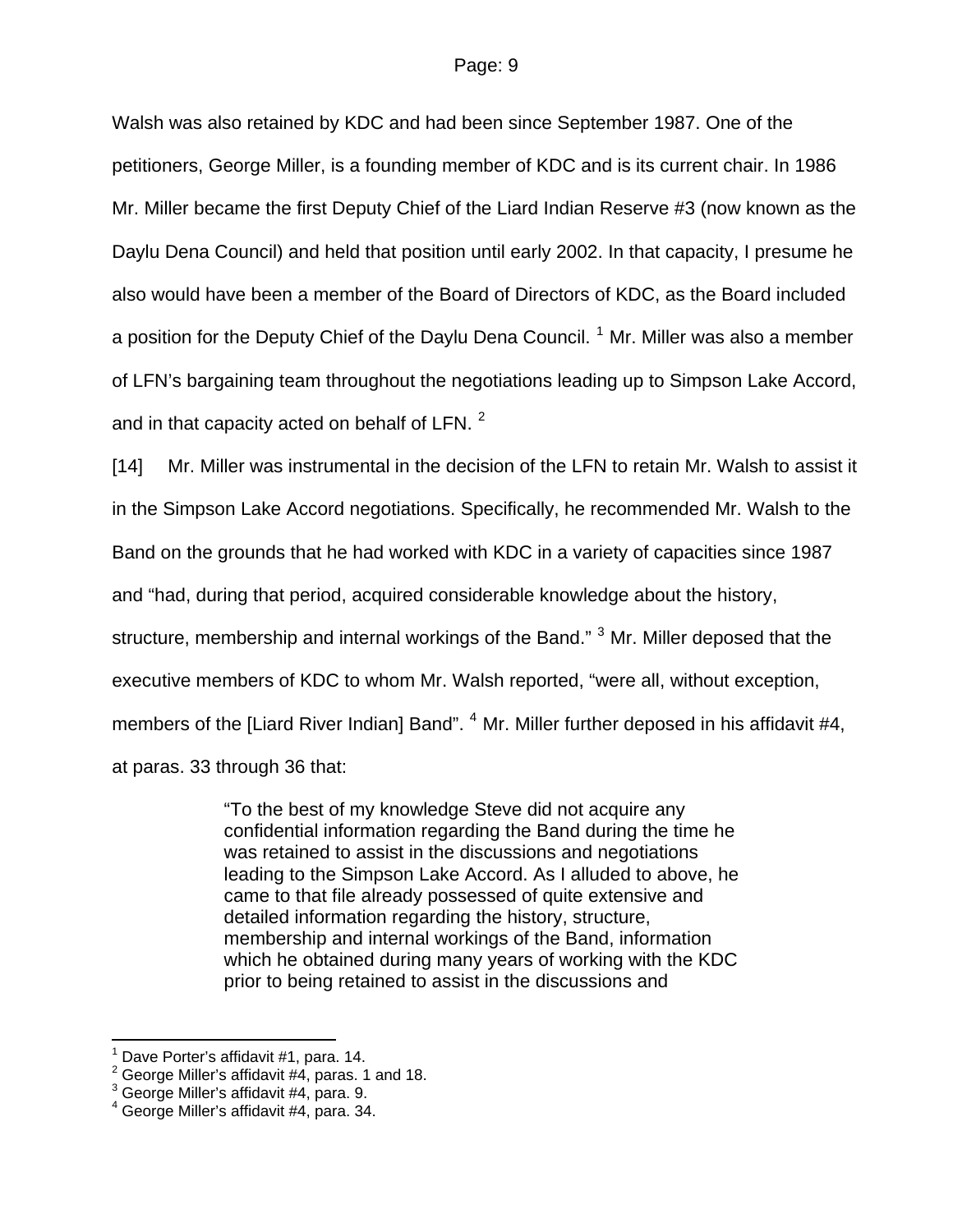negotiations leading to the Simpson Lake Accord.

…

Assuming that it is possible that some of the information regarding the Band that Steve already possessed when he was retained to assist in the discussions and negotiations leading to the Simpson Lake Accord was confidential, the fact remains that he did not acquire that information while retained by the Band: he acquired it while working with the KDC throughout a more than ten-year period prior to the Simpson Lake Accord.

Information about our Band that Steve became privy to in the course of his work with the KDC would be information that is known by me and those other Band members in the KDC's leadership with whom Mr. Walsh worked for more than a decade prior to his involvement in the Simpson Lake Accord."

[15] In 2004, LFN updated and ratified a version of its election regulations (the "2004

Election Regulations"). On my view of the record, Mr. Walsh has not disputed that he was

retained by LFN in relation to those Regulations. Nor does he dispute that the Regulations

are one of the "constitutional" documents of LFN. Included among the provisions of the

2004 Election Regulations, at sub-section 2(p) is the following definition:

"'Kaska Dena Council'" means a society, incorporated in British Columbia for the purpose of, among other things, representing the interests of all Kaska Dena people with respect to the negotiation and settlement of the Kaska Dena comprehensive land claim;"

For reasons which follow, it seems likely that this provision will be a focal point of

argument between KDC and LFN at the eventual hearing of the petition.

[16] LFN's position at the hearing will be that KDC is not an authorized representative of

bodies holding Kaska aboriginal rights and title, and further that KDC is not an appropriate

party to bring an action based on a duty grounded in aboriginal rights and title, because it

is not an entity that could hold those rights itself. Rather, LFN will argue that it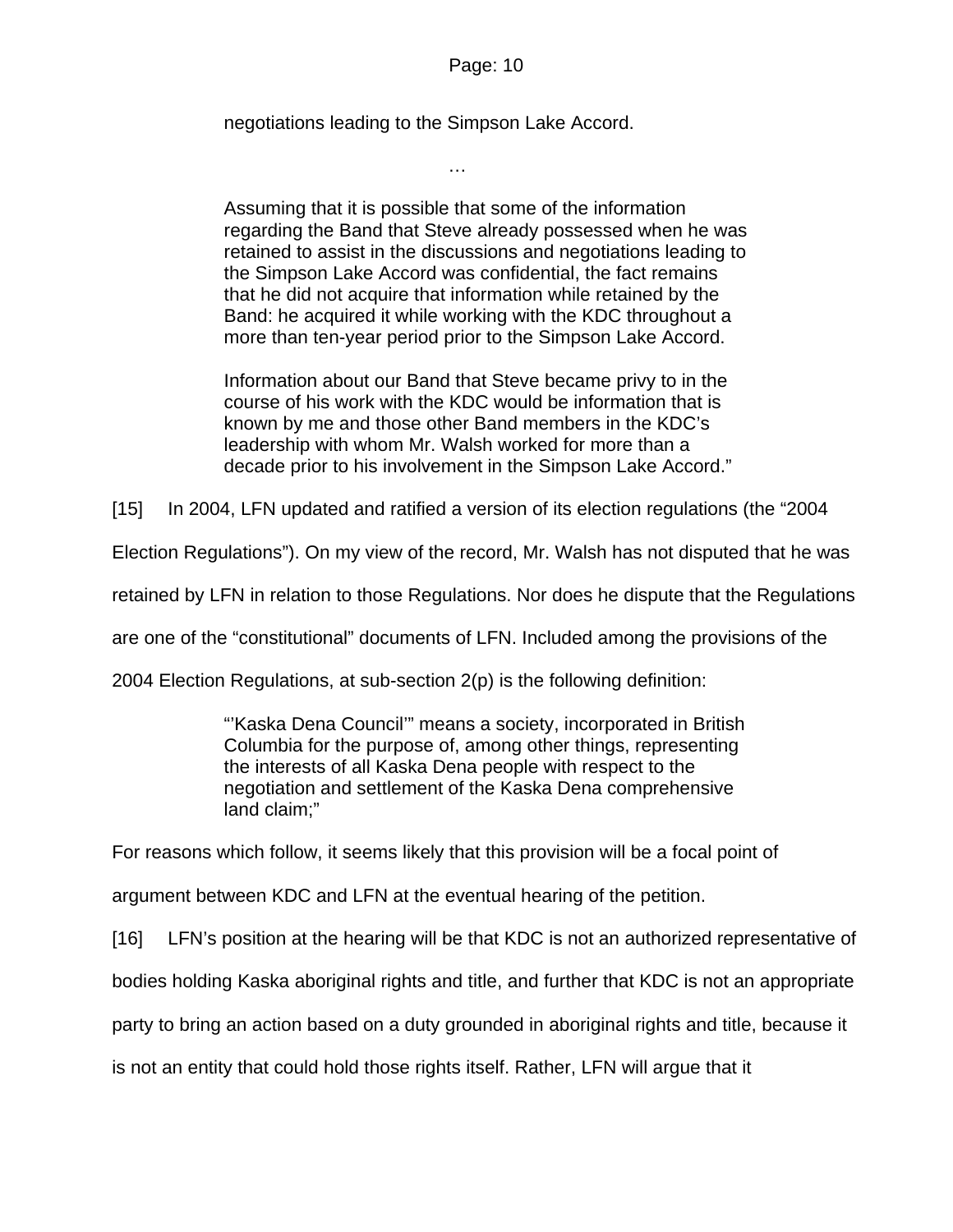is the appropriate party to be consulted respecting Kaska aboriginal rights and title in the geographical area at issue. In their petition, KDC specifically seeks a declaration that the Government of Yukon ("GY") had a duty to consult and accommodate KDC prior to recording and granting a particular mineral claim known as "Wildcat 92", and that GY's failure to do so constitutes a breach of that duty. KDC has singled out this mineral claim in order to pursue a "test case" on the issue. LFN agrees that GY had a duty to consult and accommodate and that it breached its duty in this instance, but says that the duty is owed to it and not KDC. LFN also agrees to an order requiring GY to consult and accommodate "the aboriginal rights and interests of the Kaska Dena, prior to recording any further mineral claims in the Kaska traditional territory in the Yukon", providing that the consultation is specified to be with the "most affected Kaska First Nation(s)", rather than with KDC.

[17] In support of its position LFN intends to rely upon the Simpson Lake Accord (and its attached regulations) and the 2004 Election Regulations. In particular, LFN has indicated that it will rely on two sections, among others, of the Simpson Lake Accord, namely:

- a) s. 10, which states, "the Liard First Nation Government shall decide issues relating to Land Claims, policy matters and by-laws.";
- b) s. 9, which states, "the [Custom Elected] Deputy Chief and two Councillors of Liard Indian Reserve No. 3 shall administer the funds and programs for the Liard Indian Reserve No. 3."

[18] LFN is concerned that KDC may wish to rely upon other provisions found in the Simpson Lake Accord and the 2004 Election Regulations in support of KDC's position that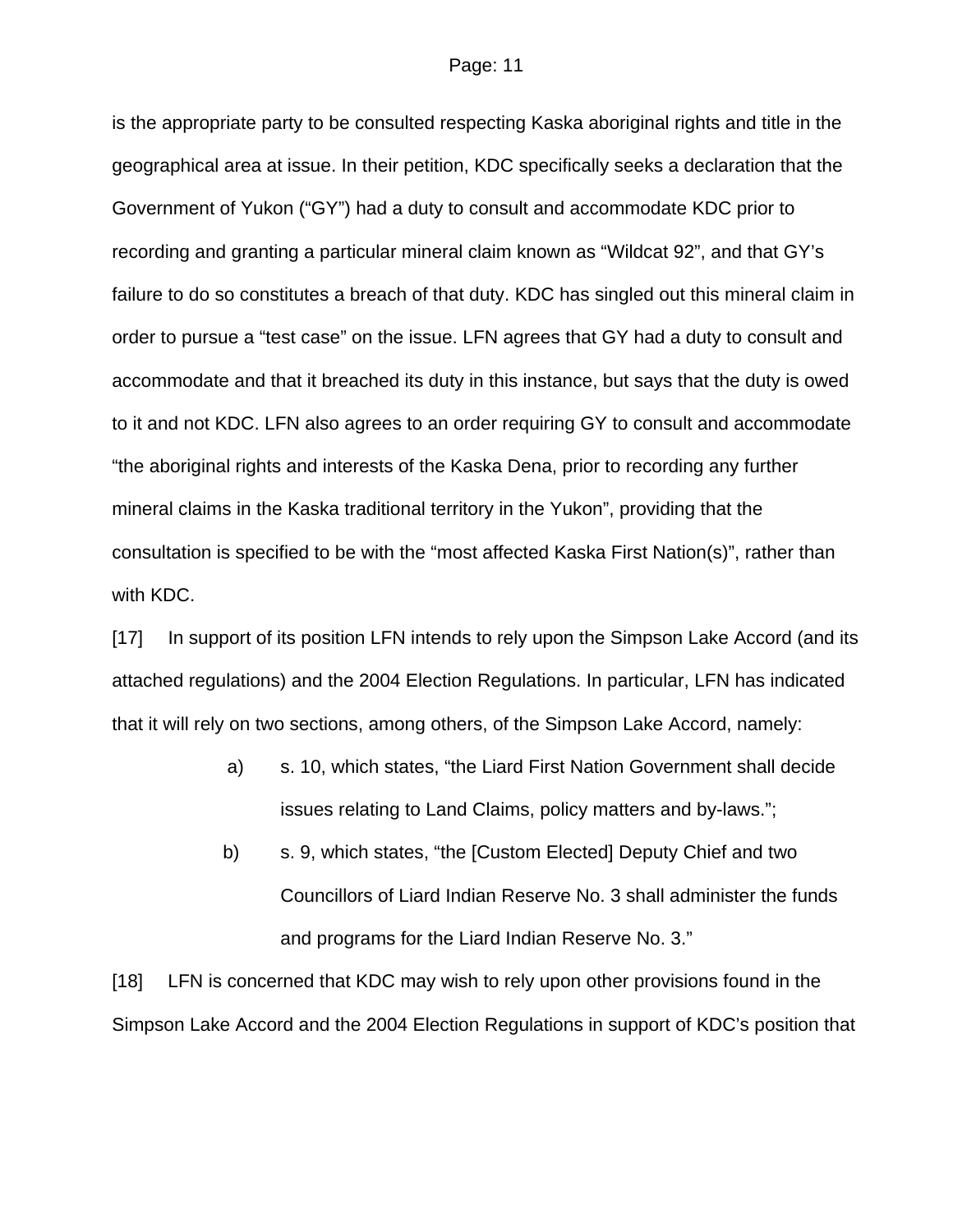#### Page: 12

it can represent aboriginal rights, title and interests of *some* LFN members, in opposition to the position taken by LFN on the petition. In particular LFN has referred to:

[1] s. 4 of the Simpson Lake Accord, which states:

"To be eligible to vote or be elected, a person must be 18 years of age and a member of the Liard River Indian Band and eligible beneficiary of the comprehensive claims of the Liard First Nation or the Kaska Dena Council."; and

[2] sub-section 2(p) of the 2004 Election Regulations, which I quoted above at para 15.

LFN submits that the interpretation of these and other provisions in the two documents will be central to the determination of which entity is entitled to be consulted and accommodated in this context.

[19] Accordingly, since Mr. Walsh acted for LFN on the Simpson Lake Accord and on the 2004 Election Regulations, LFN submits it has established that its previous solicitorclient relationship with Mr. Walsh is "sufficiently related" to these proceedings to give rise to the inference that confidential information was imparted to him. I agree. Accordingly, *MacDonald Estate* directs that I must disqualify Mr. Walsh, unless he rebuts that presumption by satisfying me that no such information passed. *MacDonald Estate* states that this will be a difficult burden to discharge.

[20] Nevertheless, with respect to the Simpson Lake Accord, I am satisfied that Mr. Walsh successfully rebutted the presumption by adducing evidence that any relevant confidential information about LFN he *may* have possessed was not obtained by him while retained by LFN, but rather was obtained earlier while retained by KDC.

[21] However, with respect to the 2004 Election Regulations, on my review of the record, Mr. Walsh has not provided any evidence to rebut the presumption. LFN's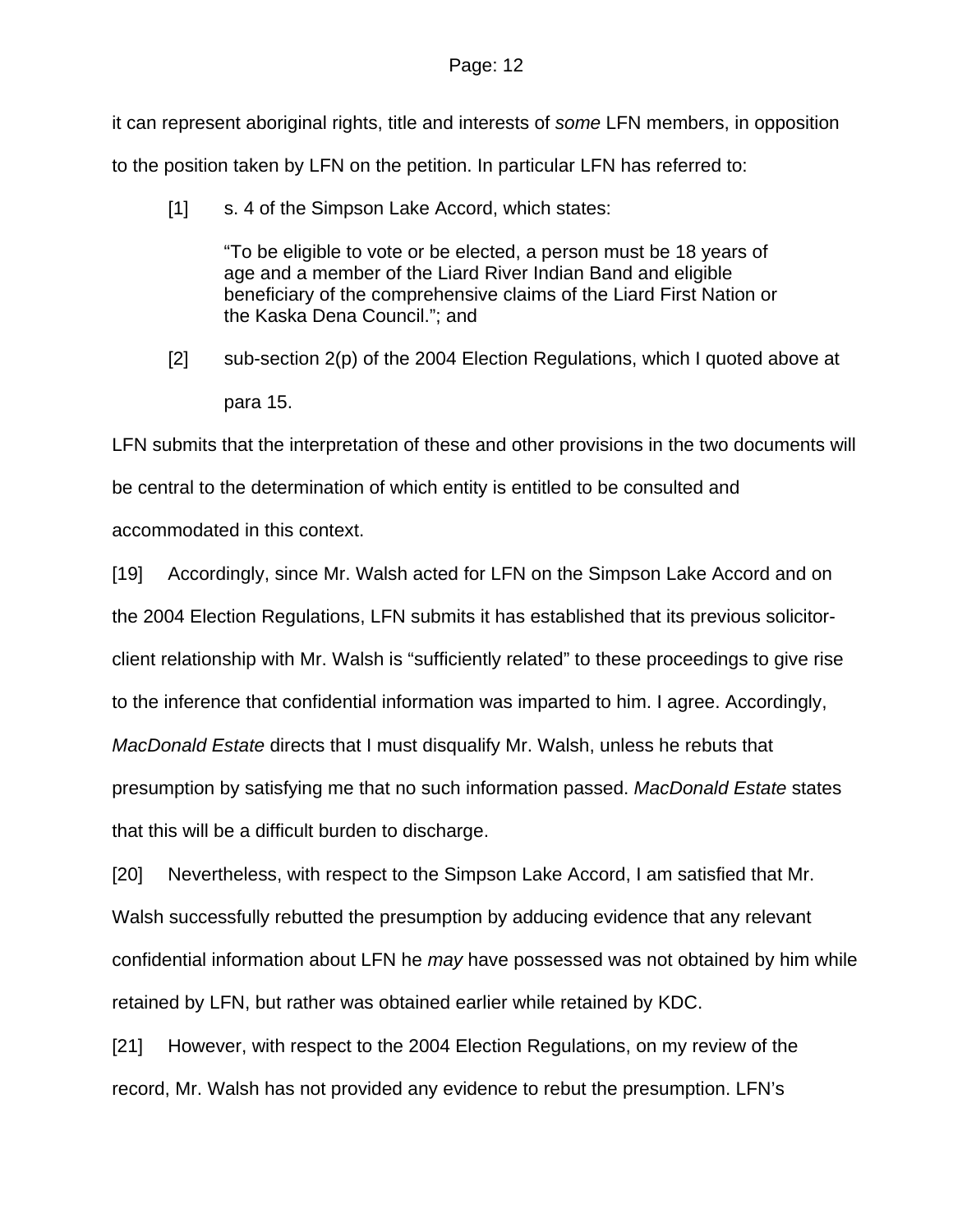evidence about this retainer is in Jim Wolftail's affidavit #1, at paras. 11 and 12, and is based on his review of a statement of account Mr. Walsh submitted to LFN for that work. Mr. Walsh has not disputed this retainer. Therefore, I am directed by *MacDonald Estate* to infer that relevant confidential information was imparted to him by LFN, and to conclude that disqualification is automatic.

[22] If I am wrong in concluding that the 2004 Election Regulations retainer is sufficient reason to disqualify Mr. Walsh from acting for KDC on the petition, I will go on to address the remaining question: do the duty of loyalty and the fiduciary duty Mr. Walsh owes to LFN as a former client prevent him from acting against LFN in this instance? Mr. Walsh submits that, in pursuing the relief sought in the petition, he would not be attacking or undermining the value of the legal work he previously provided to LFN relating to the Simpson Lake Accord or the 2004 Election Regulations, nor would he be "changing sides" in a matter that was central to those previous retainers. He stresses that KDC agrees with LFN that the Simpson Lake Accord and the 2004 Election Regulations are "constitutional" documents relating to the internal governance of LFN. Indeed, as I understood his submissions, Mr. Walsh also seemed to concede that the Government of Yukon has a duty to consult and accommodate LFN in respect of certain matters relating to the aboriginal rights, title and interests of LFN members, but not in this particular context and on this particular tract of the claimed Kaska traditional territory. For the sake of argument, I accept that if no relevant confidential information was imparted to him by LFN on either of those retainers, the concept of relatedness between Mr. Walsh's retainers by LFN on these matters and his current retainer for KDC on the petition is "much narrower" than in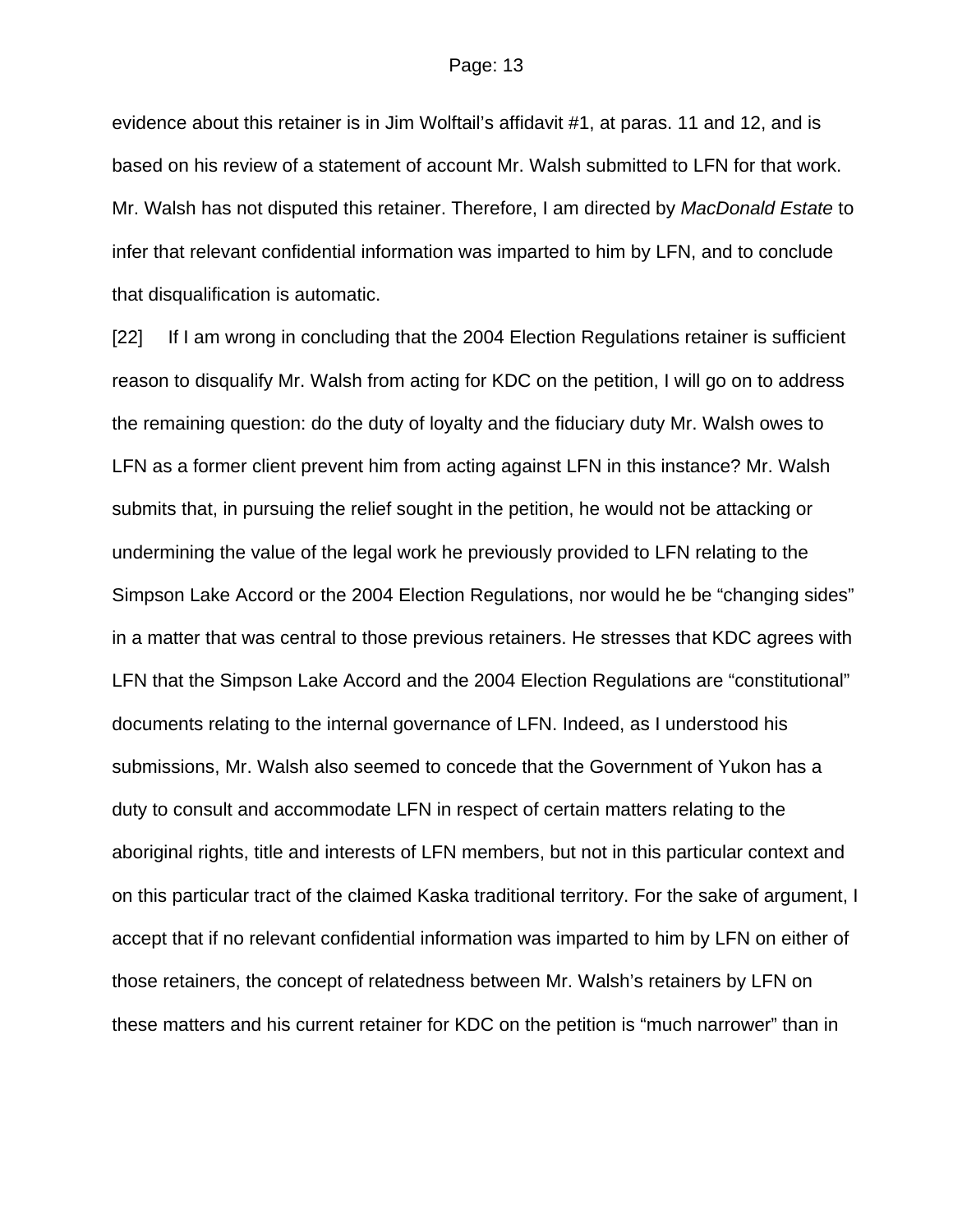the *MacDonald Estate* analysis.<sup>[5](#page-13-0)</sup> I am also cognizant of the competing interest of KDC to

retain and instruct counsel of its choice, and the other factors I mentioned (at para. 6

above) from *Chiefs of Ontario*. However, even with those considerations in mind, Mr.

Walsh cannot escape the fact that there is a clear conflict in the positions of KDC and LFN

with respect to the representation of the rights, title and interests of LFN members.

[23] Mr. Walsh's own submissions highlight the nature of the conflict and, in my view,

place the differing interpretations of the relevant provisions of the Simpson Lake Accord

and the 2004 Election Regulations squarely at issue. Counsel for LFN stated in his outline:

"KDC says it represents some members of LFN for purposes of dealing with their Kaska aboriginal rights and title and LFN says that the LFN Government exclusively represents the rights, title and interests of LFN, its members and communities." (my emphasis)

In reply, Mr. Walsh submitted that LFN's position is "mischaracterized and not supported by the evidence referred to." The "evidence referred to" by LFN is Dave Porter's affidavit #1, at para. 15, and Chief McMillan's affidavit #1, at para. 11. Mr. Porter deposed that KDC "does represent some members of [LFN] … who choose to be represented by [KDC] for the purposes of pursuing a settlement of our recognized land claims…" Chief McMillan's evidence is that the Simpson Lake Accord and the 2004 Election Regulations authorize LFN to make decisions on the Kaska aboriginal rights and title of LFN. [24] Similarly, the evidence of Lois Moorcroft suggests that when the issue of the representative capacities of KDC and LFN is eventually argued at the hearing of the petition, there will very likely be a debate about what the relevant provisions of the Simpson Lake Accord and the 2004 Election Regulations were intended to mean. At para. 3 of her affidavit #1, she deposed as follows:

<span id="page-13-0"></span> $\overline{a}$ <sup>5</sup> *Brookville Carriers*, cited above, at para. 55.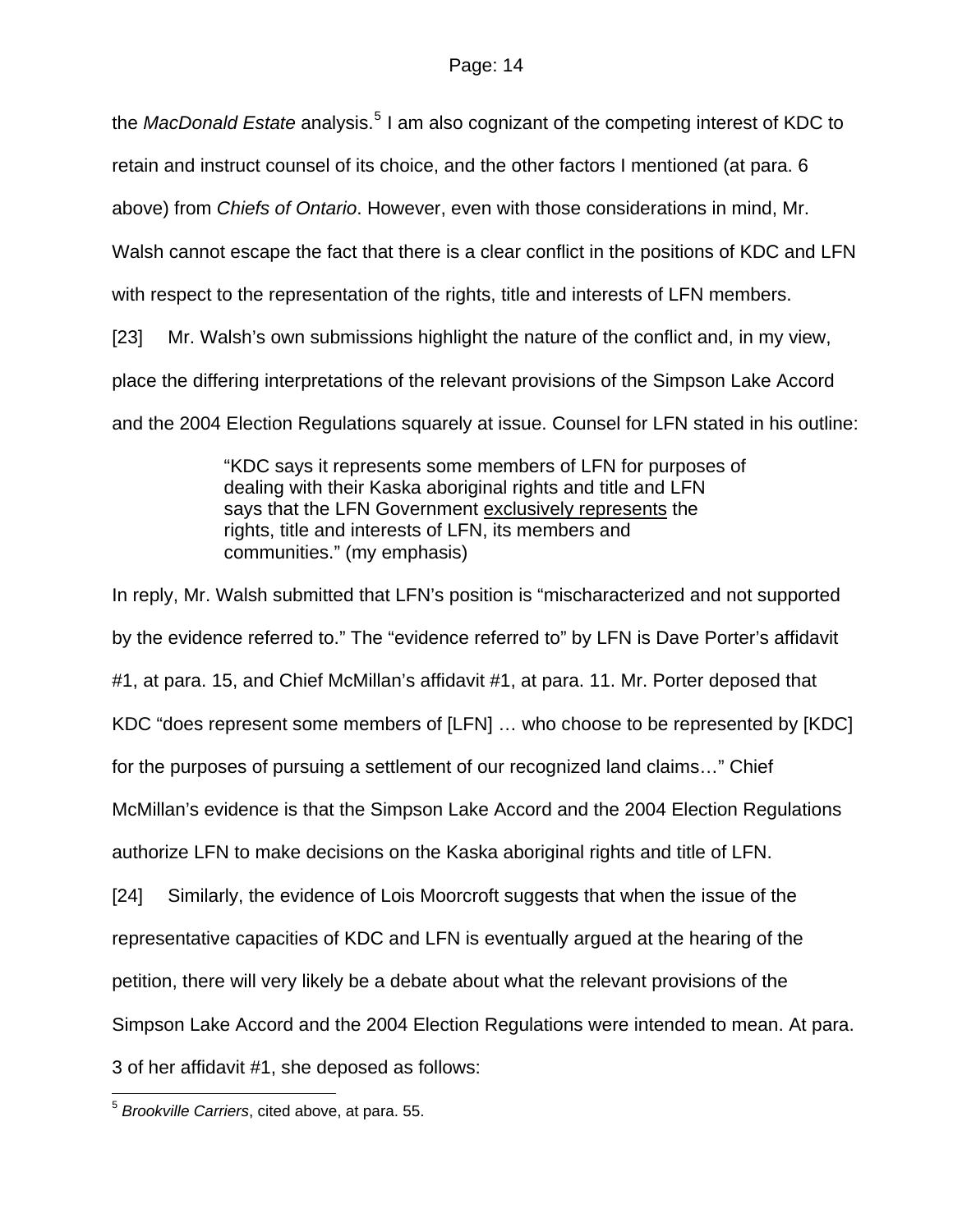"During the course of my work for LFN on the custom election regulations, I attended an LFN special general assembly on July 15, 2004. I have retained a copy of the draft minutes of that assembly which contain the following notation:

Steve Walsh reported that the provision that voters must be eligible to be a beneficiary of the comprehensive land claims of the Liard First Nation or the Kaska Dena Council in the Simpson Lake Agreement was designed to ensure voters in LFN elections are of Kaska ancestry." (my emphasis).

[25] Since KDC's position on its capacity to represent LFN members seems to differ substantially from LFN's position, the conclusion that Mr. Walsh is in a conflict of interest on the point seems inescapable. While I appreciate that it is unlikely either KDC or LFN anticipated that there might be a debate on these provisions when they were originally ratified by LFN in 1992 or 2004, it nevertheless seems likely that Mr. Walsh will be taking a position which could effectively amount to an attack or an attempt to undermine the result of the legal work which he did for LFN. Thus, even if I am wrong in concluding that relevant confidential information was imparted to him by LFN during the retainer on the 2004 Election Regulations, I would conclude that he should be disqualified because of his ongoing duty of loyalty and fiduciary duty to LFN arising from that file.

[26] Consequently, the motion is allowed. Mr. Walsh is removed as counsel for the petitioners in this proceeding.

[27] Given my conclusion regarding the solicitor-client relationship which Mr. Walsh had with LFN with respect to the 1992 Simpson Lake Accord and the 2004 Election Regulations, there is, strictly speaking, no need for me to express any opinion on the other specific matters in which he allegedly previously acted for LFN directly, or in matters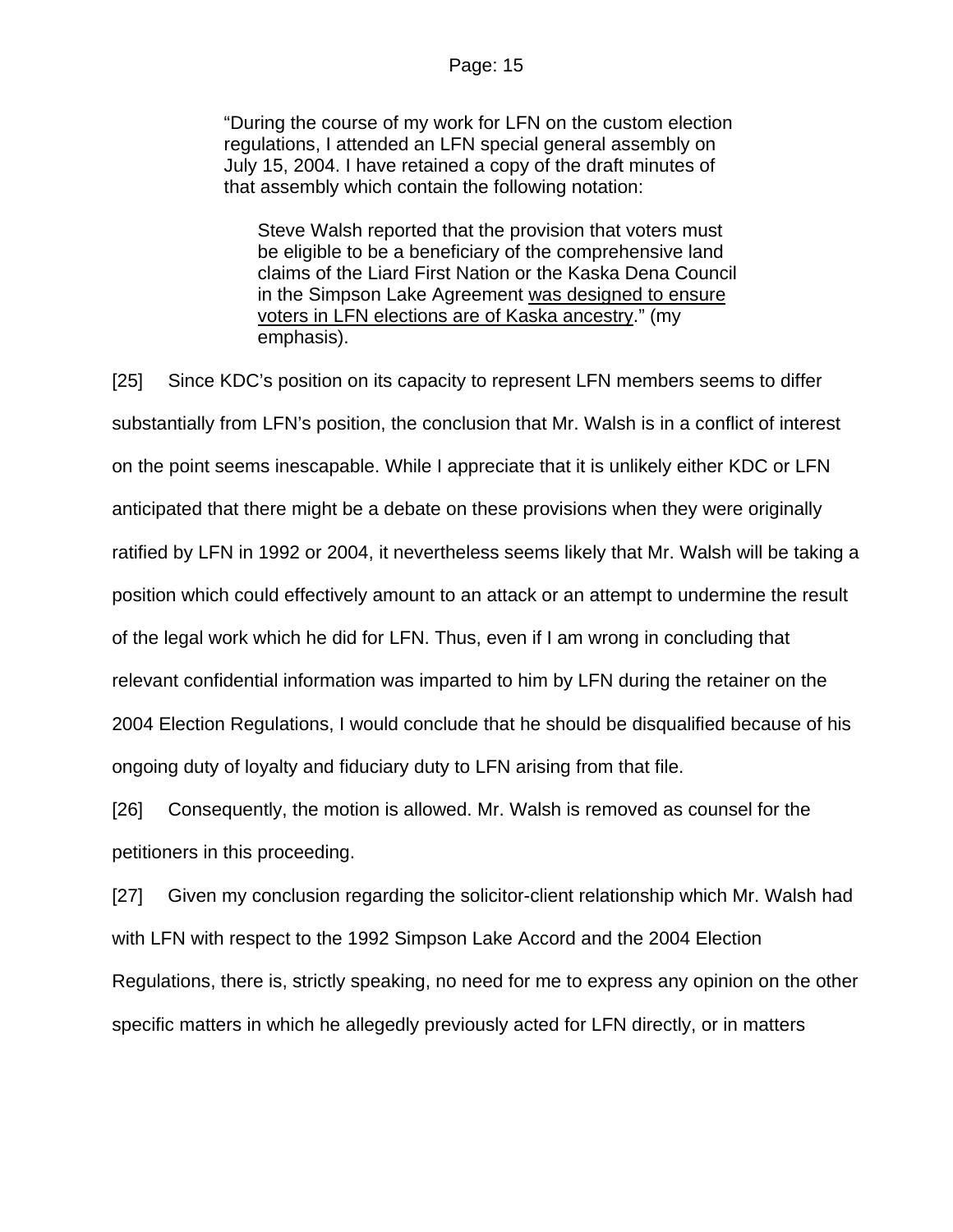#### Page: 16

affecting LFN's interests. However, in the event I am wrong about my conclusions above, I will briefly set out my views about the other remaining legal work at issue.

#### *B. The tax case in Federal Court.*

[28] This action was commenced by LFN in Federal Court on September 29, 1999, and arises in part from the order made on July 15, 1870, pursuant to the *Rupert's Land and North-Western Territory Order* (the "*1870 Order*"). LFN's counsel points out that para. 3B of the statement of claim in that case alleges that LFN and its ancestors "At all material times…have used and occupied lands in the Yukon Territory which were, prior to 1870, part of the North-western Territory referred to in section 146 of the *Constitution Act, 1867."* [29] LFN's counsel submits that the question of a First Nation's use and occupation of lands, at the time of the assertion of sovereignty, is directly related to the question of whether the Crown owes a duty to consult and accommodate to that First Nation. That submission strikes me as being both logical and correct.

[30] In opposition, Mr. Walsh has tendered to the affidavit of his legal assistant who deposed that she is informed by Mr. Walsh "that the issues in the case are unrelated to the issue arising in this petition as to whether the recording of a mineral claim triggers a duty to consult." LFN's counsel objects to the admissibility of that evidence because it is a legal conclusion. I agree. Furthermore, it amounts to little more than Mr. Walsh submitting or deposing *directly* that the tax case is unrelated to the one at bar. As stated in

### *MacDonald Estate*:

"A fortiori undertakings and conclusory statements in affidavits without more are not acceptable. These can be expected in every case of this kind that comes before the court. It is no more than the lawyer saying 'trust me'…" (para. 50)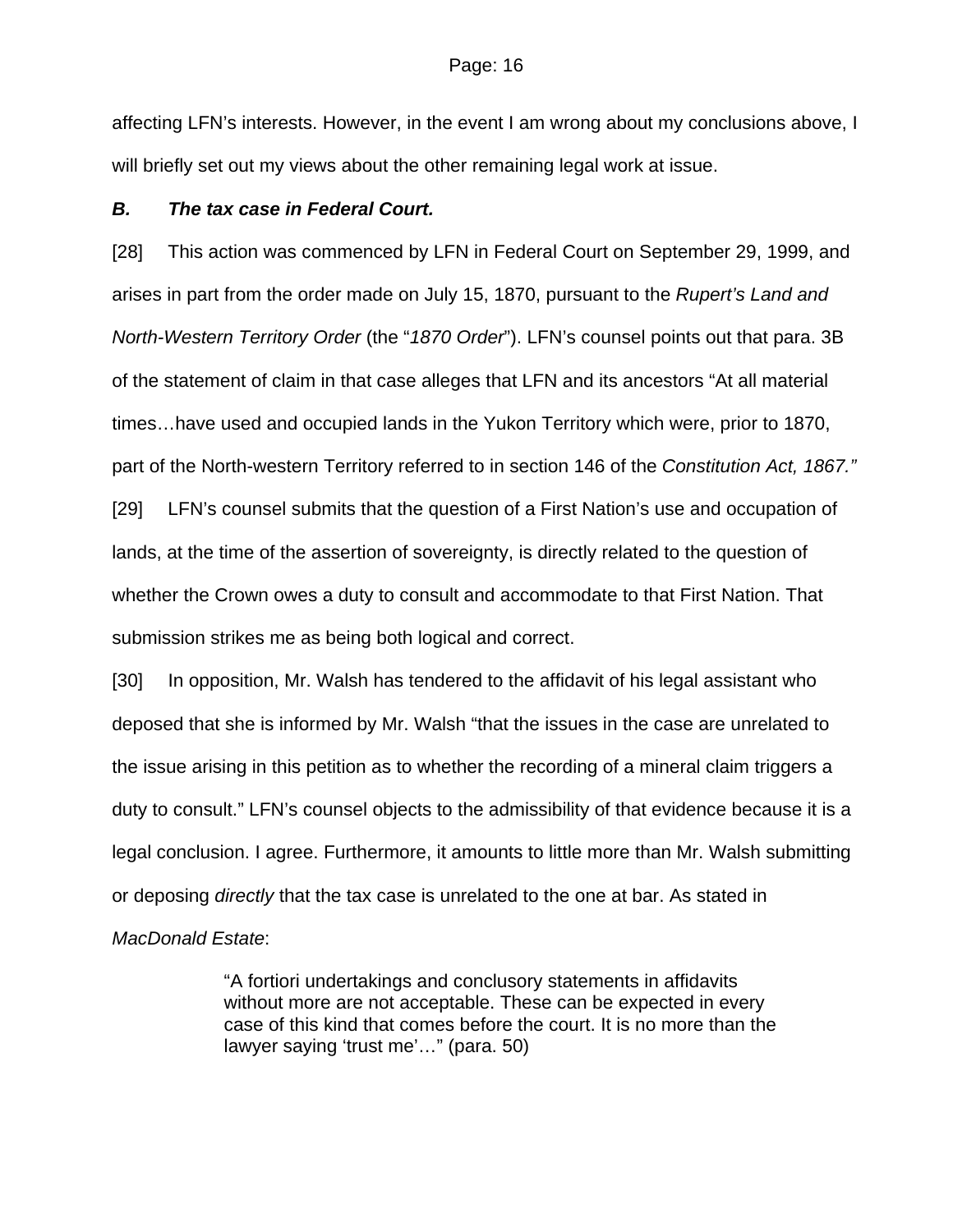[31] As Mr. Walsh has provided no further evidence to the contrary, I am satisfied that LFN has shown that its previous relationship with Mr. Walsh on the tax case is sufficiently related to the matters arising in the petition to give rise to the inference that relevant confidential information was imparted to him. A lawyer who has relevant confidential information from his former client, cannot act against that former client. In such a case, disqualification is automatic.

#### *C. The "Kaska-Yukon Forestry Agreement in Principle"* **in 2003.**

[32] In his affidavit #4, Mr. Miller deposed that, contrary to the evidence of Mr. Wolftail on behalf of LFN, Mr. Walsh did *not* obtain any confidential information from LFN elders about Kaska traditional use and traditional knowledge about land use, customs, laws and governance practices, in the course of that retainer. This file involved an agreement between the "Kaska", as represented by LFN, Ross River Dena Council and KDC, and the Government of Yukon, respecting the management, development and beneficial enjoyment of forest resources in the Kaska traditional territory within the Yukon. Mr. Walsh admits that he was retained by LFN in relation to this agreement. However, George Miller's evidence is that Mr. Walsh's involvement was brief and limited. Based on information supplied by Mr. Walsh, Mr. Miller believes that Mr. Walsh only participated in two bargaining sessions. The Kaska representatives at those two sessions were limited to Mr. Walsh, a professional forester from British Columbia, and a consultant from Whitehorse. There was no evidence that the latter two individuals were Kaska. Mr. Walsh further informed Mr. Miller that, subsequent to those two bargaining sessions, he engaged in a few telephone conversations with lawyers from the Government of Yukon regarding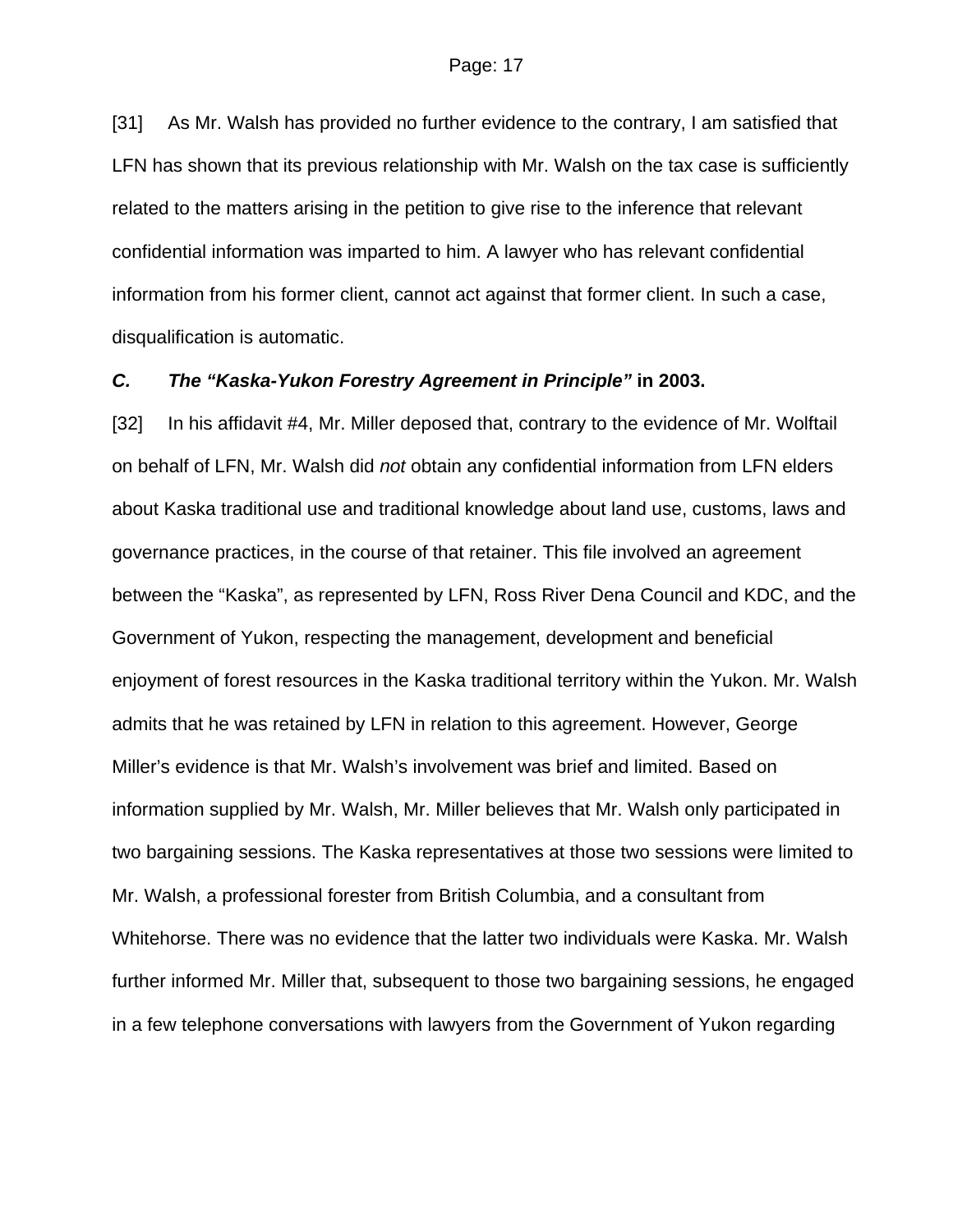drafting issues, following which the agreement in principle was completed and signed. <sup>[6](#page-17-0)</sup>

According to Mr. Walsh, that was the extent of his limited retainer.

[33] Mr. Walsh further objected to LFN's evidence, because it is based on information

and belief and because Mr. Wolftail has failed to identify the source of his information and

belief, contrary to Rule 49(12) of the *Rules of Court*. That Rule is identical to its

predecessor, Rule 51(10) of the *British Columbia Supreme Court Rules.* In *Ross River* 

*Dena Council* v. *The Attorney General of Canada*, 2008 YKSC 45, at para. 9, I observed

that the sub-rule permits hearsay evidence, providing the source is given and identified. In

*Ulrich* v. *Ulrich*, 2004 BCSC 95, Bouck J., also considered Rule 51(10), and stated:

"Thus, Rule 51(10) allows a deponent to repeat any evidence the deponent would be permitted to give at a trial, if the deponent were called as a witness. A deponent would not be permitted to give hearsay evidence at trial because of its inherent unreliability. The Rules create an exception. They allow a deponent to swear or affirm in an affidavit the contents of an out-of-court statement made by a speaker to the deponent (the information) provided the deponent gives the speaker's name (the source). Failure of a deponent to name the source of the out-of-court statement may make the affidavit "worthless"…

Rule 51(10) applies to both oral out-of-court statements and written out-of-court documents … "(paras. 22 and 25)

…

[34] LFN's evidence challenging Mr. Walsh's position is limited to the statements made by Mr. Wolftail in his first affidavit, at para. 7, that Mr. Walsh had access to confidential information in the course of the forestry agreement retainer. However, Mr. Wolftail has failed to identify the source of his belief, other than to state that he reviewed some unspecified and unidentified documents provided to him from Chief Liard McMillan. Accordingly, I conclude that Mr. Wolftail's evidence in that regard is inadmissible. As there

<span id="page-17-0"></span> 6 George Miller's affidavit #4, paras. 40-45.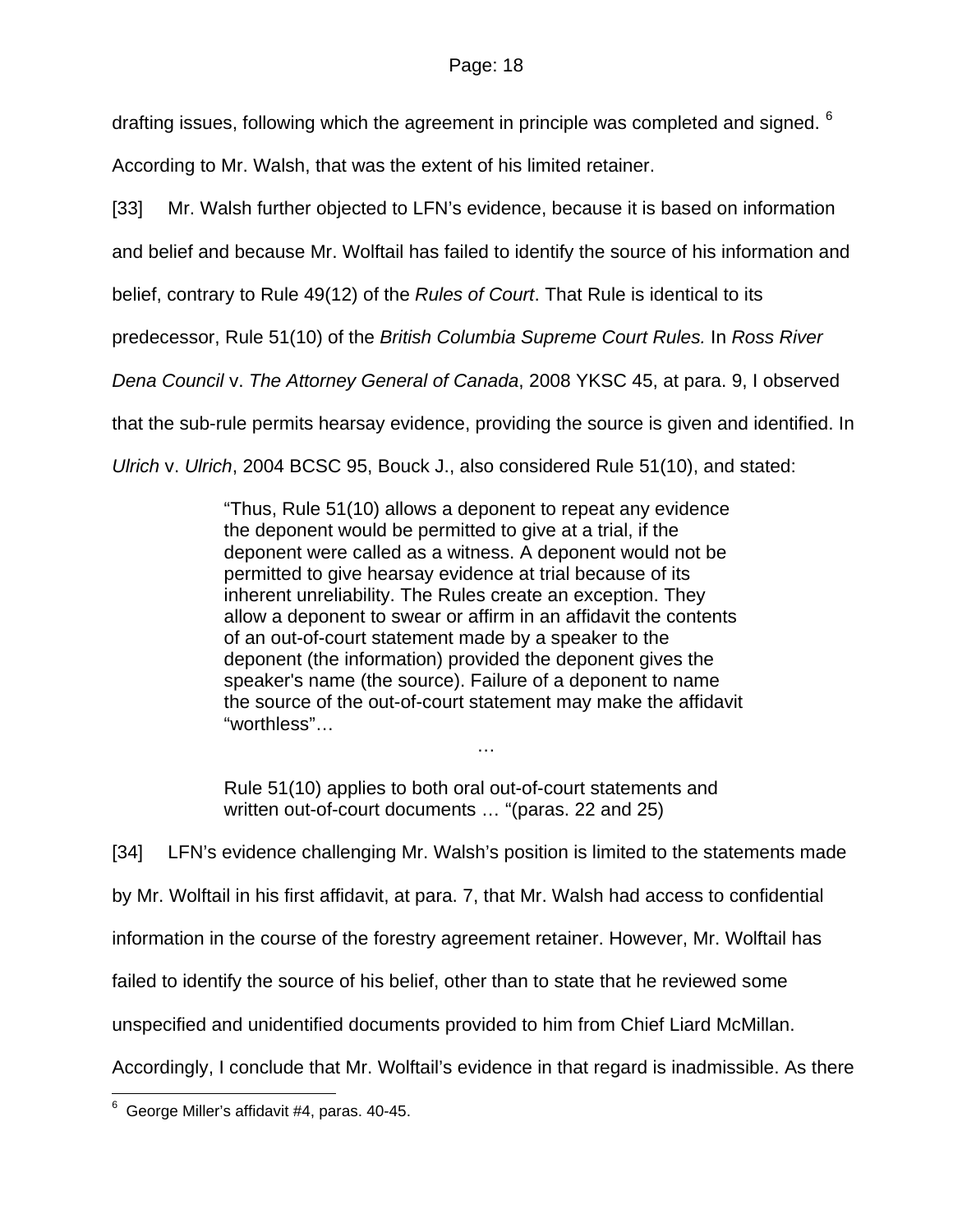is no further evidence from LFN as to Mr. Walsh's involvement in this file, I find that LFN has failed to establish that this previous solicitor-client relationship is sufficiently related to the case at bar to give rise to the rebuttable presumption that relevant confidential information was imparted to Mr. Walsh in the course of that previous retainer.

### *D. Action filed in Supreme Court of Yukon, in 2005, with Ross River Dena Council as plaintiff (#05-A0043).*

[35] LFN submits that this action was commenced by the Ross River Dena Council as plaintiff on behalf of the Kaska Nation, which *includes* LFN. However, Mr. Walsh responds with the submission that his client in that action is the Ross River Dena Council and *not* the LFN. I agree. Consequently, if any confidential information was obtained by him in the preparation or prosecution of that law suit, it would be the confidential information of the Ross River Dena Council, not LFN. Further, Mr. Walsh has provided evidence that the statement of claim in that action:

> "…is to a large extent a copy of the Kaska Dena Council's statement of claim in an action commenced in the Federal Court in 1986 in respect of another area of the Kaska traditional territory in the Yukon $^{\frac{1}{\gamma}7}$  $^{\frac{1}{\gamma}7}$  $^{\frac{1}{\gamma}7}$

[36] Accordingly, LFN has failed to establish that it is Mr. Walsh's client in that Yukon action.

## *E. Providing legal updates at the quarterly meetings of the Kaska Tribal Council ("KTC") on litigation between Kaska First Nations and third parties.*

[37] Mr. Walsh concedes that he was retained by KTC to provide these quarterly legal updates. However, he maintains that it was KTC who was his client on those occasions and not LFN. He further submits that LFN could not be considered to be his client on those occasions simply by virtue of its membership within the KTC, which is a corporate entity in

<span id="page-18-0"></span> $\overline{a}$  $^7$  Maureen Birckel's affidavit #3, para. 7.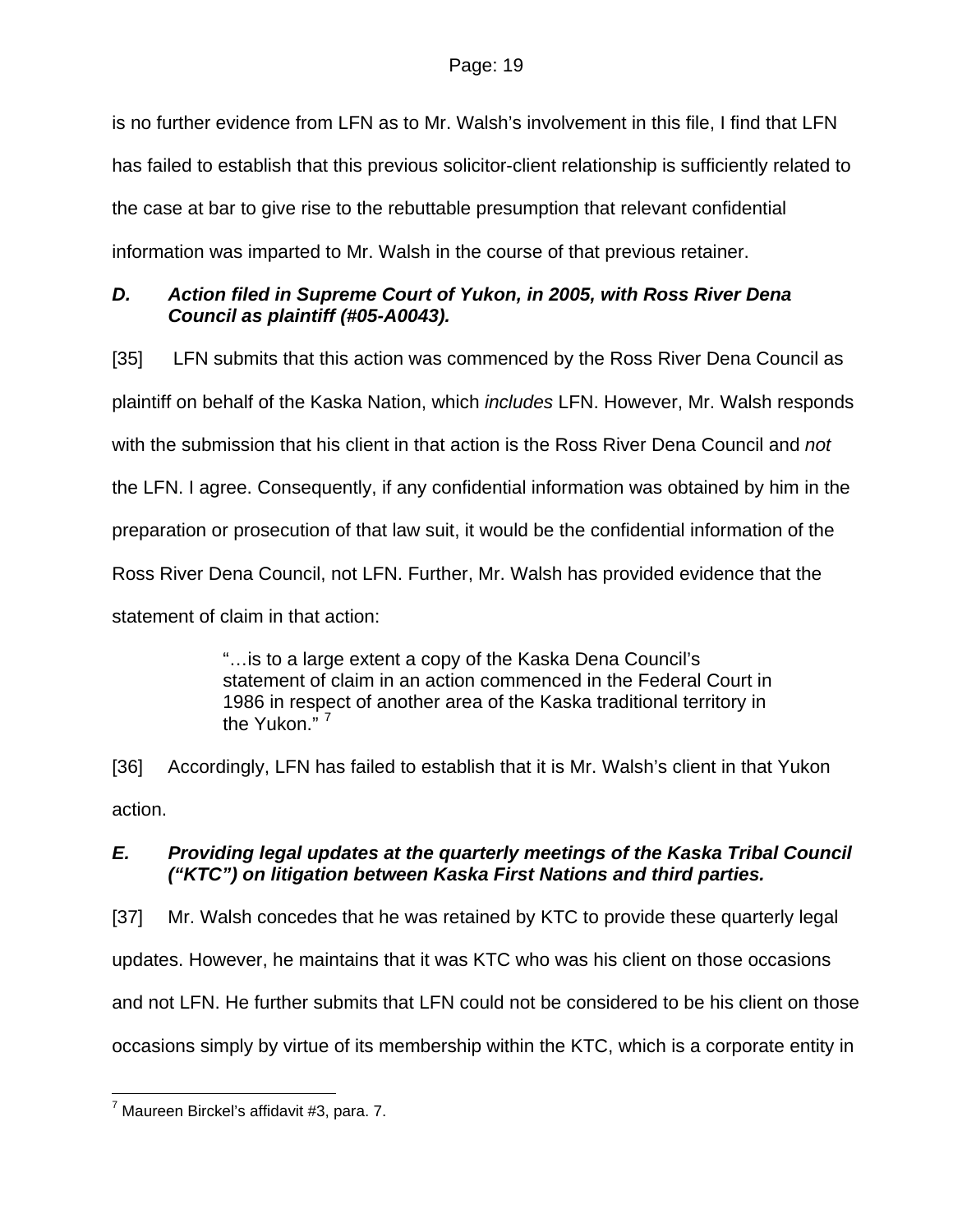its own right. KTC was incorporated under the *Canada Corporations Act* in about 1991. Its directors are representatives from the chiefs and councils of the four Kaska First Nations: LFN (which includes the Daylu Dena Council), the Ross River Dena Council, the Kwadacha First Nation, and the Dease River First Nation. Mr. Miller deposed, on Mr. Walsh's behalf, that representatives of KDC have participated in KTC's quarterly leadership meetings, and in its annual assemblies, and are aware of updates Mr. Walsh has provided at those meetings, which he says frequently relate to KDC legal initiatives. Furthermore, as representatives of KDC participate in the leadership meetings of the KTC, they are privy to all of the information and reports disclosed at those meetings by Mr. Walsh. $^8\,$  $^8\,$  $^8\,$ 

[38] Mr. Walsh also pointed to the definition of "client" in the *Canadian Bar Association Code of Professional Conduct*, 2009, which states:

> "The term client does not extend to persons involved in, associated with, or related to a client such as:

- (i) parent companies, subsidiaries or other entities associated or affiliated with a client, or directors, shareholders [or] employees of a client,
- (ii) members of unincorporated clients such as trade associations, partnerships, joint ventures and clubs, …" (my emphasis)

[39] I agree with Mr. Walsh that LFN was not his client on those occasions and would

add that, in any event, there is no evidence from LFN that there was any relationship

between the discussions at those meetings and KDC's present retainer. Accordingly, no

issue of conflict arises on this evidence.

### *F. An action in the Supreme Court of British Columbia to compel Canada to add lands to LFN's reserve at Lower Post, pursuant to a previous agreement with Canada. (#S-061239)*

 $\overline{a}$ 

<span id="page-19-0"></span> $8$  George Miller's affidavit #4, paras. 38 and 46.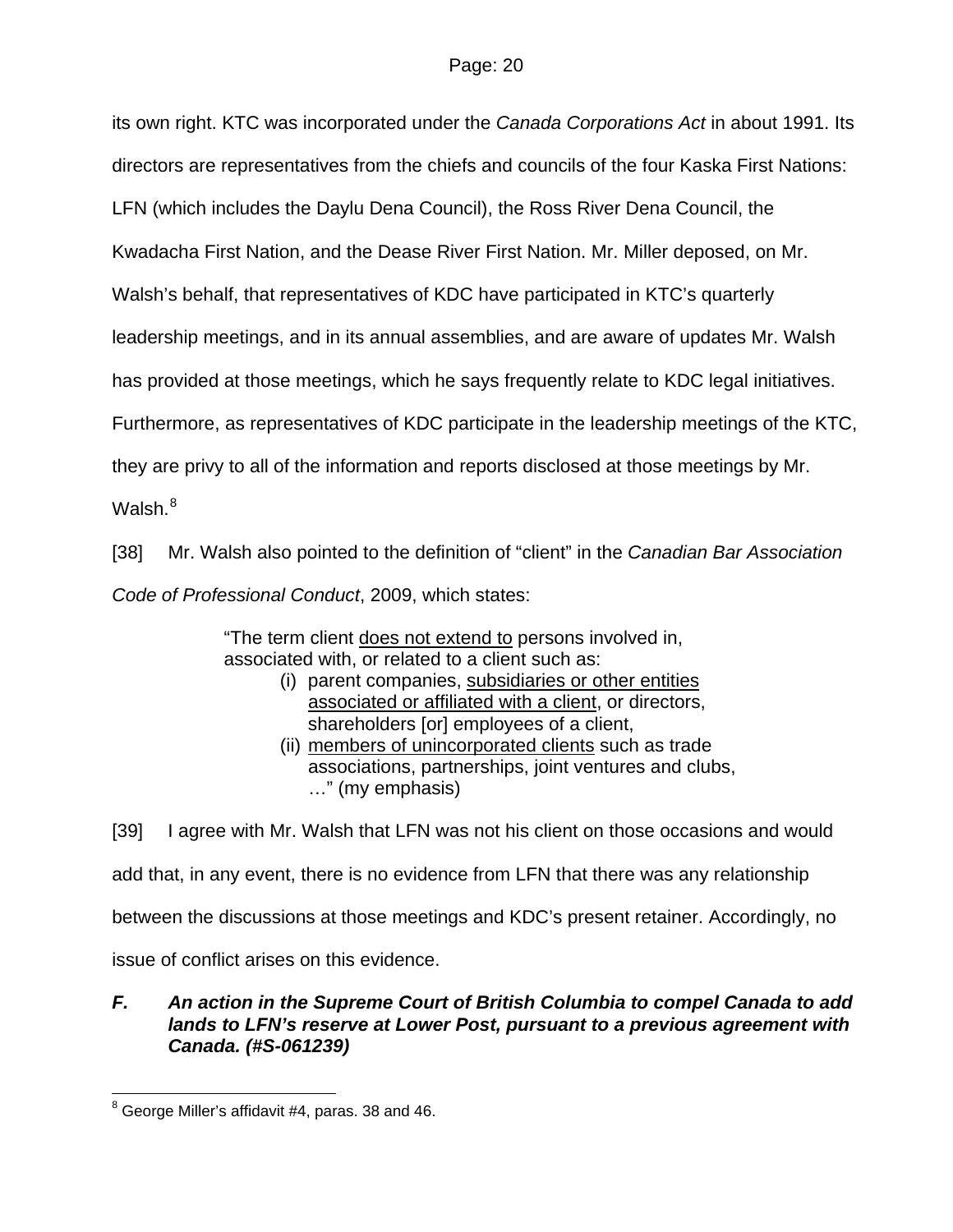[40] Based on the *MacDonald Estate* test, I find that LFN has failed to establish that Mr. Walsh's work on that file was sufficiently related to the matters arising in the petition to give rise to an inference that he must have received relevant confidential information from LFN in the course of that previous retainer. In any event, I am satisfied that Mr. Walsh has rebutted any presumption which *might* arise by establishing that he did not receive any relevant confidential information from LFN during the course of that previous retainer.

[41] Mr. Wolftail deposed that Mr. Walsh acted as legal counsel for LFN in this action. That was not disputed by Mr. Walsh. However, Mr. Miller deposed that the action was in relation to the failure of the Government of Canada to honour the terms of an agreement it concluded with the Kaska Dena Council in 1985 to add 48.5 hectares to the reserve at Lower Post, British Columbia to compensate for an encroachment on the reserve resulting from the construction of the Alaska Highway. The documentation provided in support of that evidence is from a federal government website which indicates that the agreement was between the Federal Department of Public Works and KTC. In any event, Mr. Miller went on to depose that Mr. Walsh informed him that his historical and legal research to prepare the plaintiff's case in that regard was based "exclusively on materials obtained from the KDC's files" and that he:

> "… reported to and received all of his instructions from the deputy chief of the Daylu Dena Council, Walter Carlick, who was then (and continues to be) a director and former chair of the KDC." <sup>[9](#page-20-0)</sup> (my emphasis)

Mr. Miller's evidence was undisputed by LFN.

### *G. Correspondence related to oil and gas developments in Kaska traditional territory for the KTC, in late 2005.*

 $\overline{a}$ 

<span id="page-20-0"></span> $^9$  George Miller's affidavit #4, paras. 47 and 48.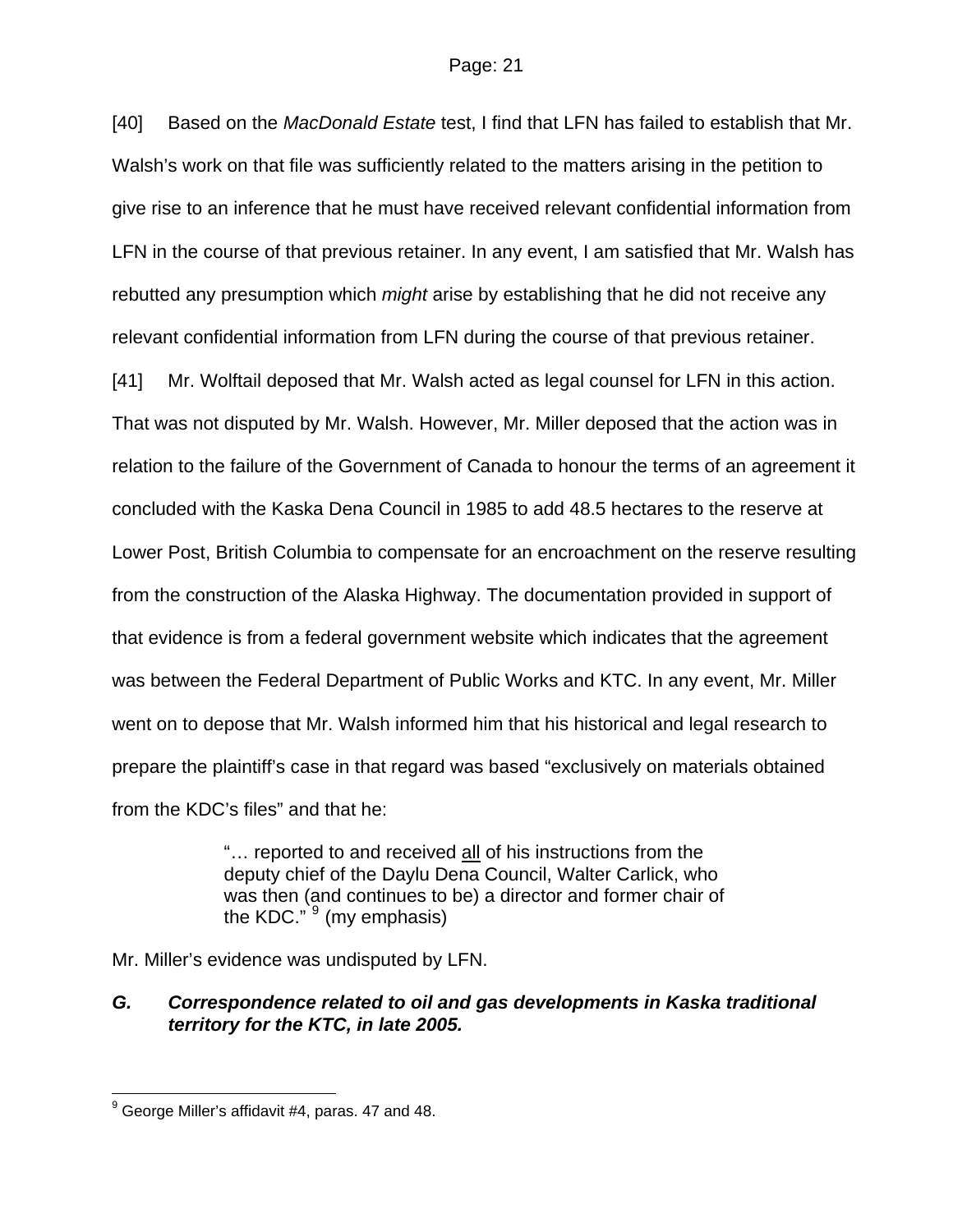[42] I accepted above Mr. Walsh's argument above that KTC is a separate corporate entity, distinct from LFN. While his legal work for KTC or this correspondence may have had an impact on LFN's interests, that does not make LFN his client in relation to that work. In any event, there is no evidence from LFN further detailing the nature of the work. Therefore, it has failed to establish that there is a sufficient relationship between that work and the matters arising in the petition to give rise to the rebuttable inference in the

*MacDonald Estate* analysis.

### *H. Providing advice to LFN on March 31, 2006 on various Kaska agreements with other governments, the treaty and land claims negotiations processes and the overall Kaska legal context.*

[43] LFN's only evidence about this legal work is in Jim Wolftail's affidavit #1, at para. 15, which paragraph I rule inadmissible. Mr. Wolftail does not depose that he has direct knowledge of this legal work; nor does he identify the source of his belief, if indeed the statement is based on information and belief. Therefore, pursuant to Rule 49(12) of the *Rules of Court*, the information should be disregarded. In any event Mr. Walsh's legal assistant deposed that she reviewed his records for March 31, 2006, and they do not contain any reference to dealings of any kind with LFN on that date.<sup>[10](#page-21-0)</sup>

## *I. Providing the Kaska leadership with alternative versions of a lawsuit related to funds held in trust for the Kaska, in June 2007.*

[44] Mr. Walsh does not dispute that he performed this legal work, but denies that it was on behalf of LFN. Mr. Miller, based on information from both Mr. Walsh and Dave Porter, who was chair of the Kaska Dena Council from 2002 to October 2008, deposed that LFN's evidence on this point relates to "two draft lawsuits prepared on behalf of the KDC in accordance with instructions provided to Steve [Walsh] from Dave Porter who was at the

<span id="page-21-0"></span> $\overline{a}$  $10$  Maureen Birckel's affidavit #3, para. 6.